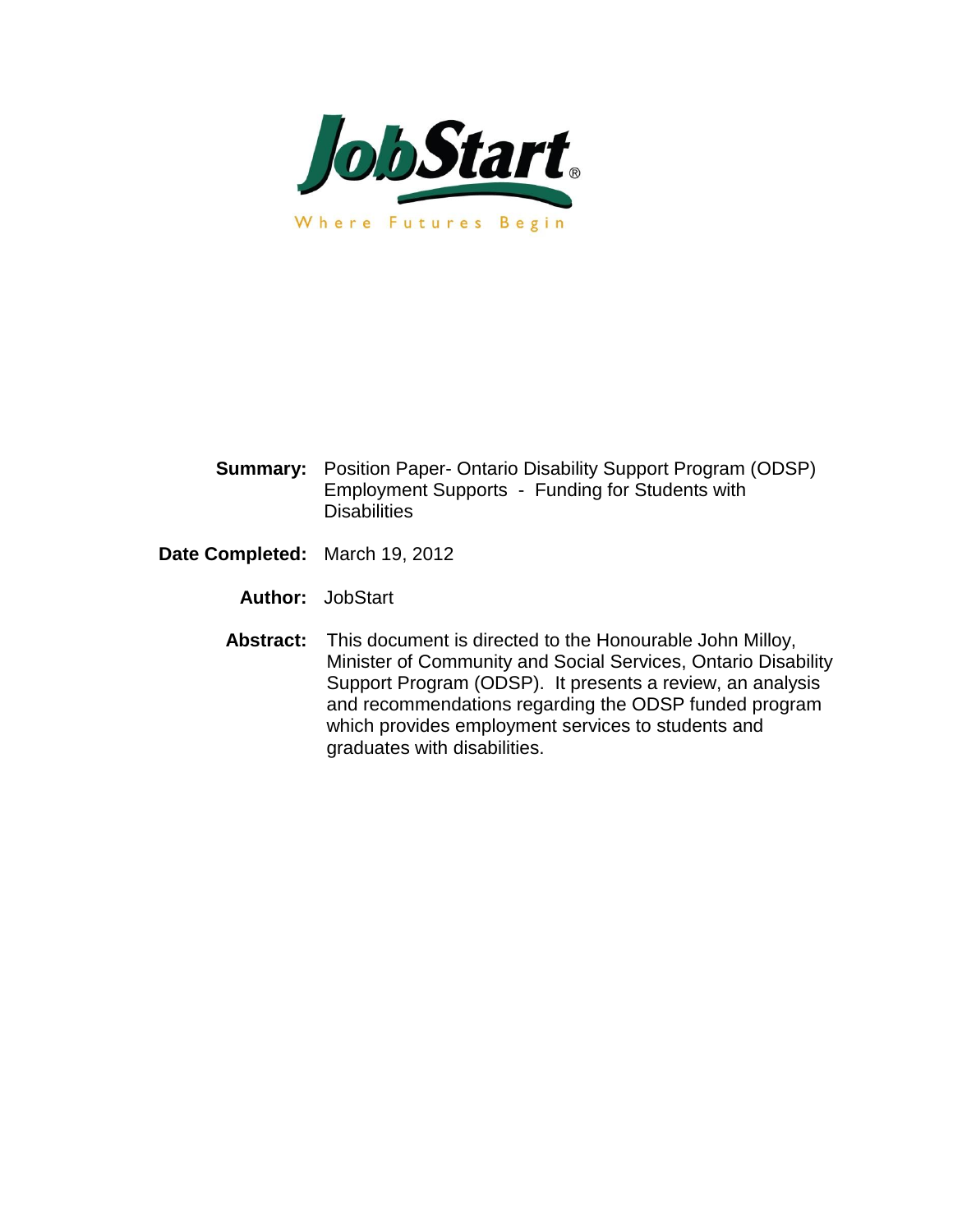#### **Executive Summary**

#### **Overview of Author: JobStart**

JobStart has been serving the GTA since 1980 as a not for profit agency providing a range of employment and training services to job seekers including adults, internationally training professionals, newcomers to Canada, persons with disabilities, students and youth. JobStart is funded by three levels of government and the United Way of Toronto with an annual budget of approximately \$4.8 million and 45 staff.

Since 1991 JobStart has been providing services for students with disabilities. These services were enhanced in 2004 through the implementation of an ODSP program for post secondary students and recent graduates with disabilities. All three of JobStart's locations are wheelchair accessible with elevators where appropriate. Software and hardware accommodations are available for clients and staff.

JobStart has fostered strong relationships with many of the colleges and universities in the Greater Toronto Area (GTA) and continues to develop these relationships while generating new referral sources.

#### **Consulting Organizations:**

JobStart recognizes and thanks the following organizations who collected and reported data and consulted on the Position Paper. All were previous partners with JobStart to operate a program for persons with disabilities:

- Alternative Youth Centre for Employment (AYCE)
- St. Stephen's Community House
- Youth Employment Services YES

#### **Terms of Reference**

This report was produced to review and recommend changes to the ODSP fee for service (FFS) funded program (the Program) which provides employment services to students with disabilities. Inefficiencies have developed over the life of the Program for a variety of reasons. These include, but are not limited to, the implications of the funding model, target client characteristics and labour market influences, all of which are explored throughout this Position Paper.

#### **Methods of Analysis**

The report was prepared through the following processes:

- Labour market analysis
- Current program analysis and implications
- Client survey
- Program staff documentation of sample client service delivery and process time tracking
- Preparation of pro forma funding recommendations
- Program statistical reporting through charts and graphs based on historical program data
- Funding model and service delivery framework review and recommendations
- Infrastructure recommendations to enhance service delivery and outcomes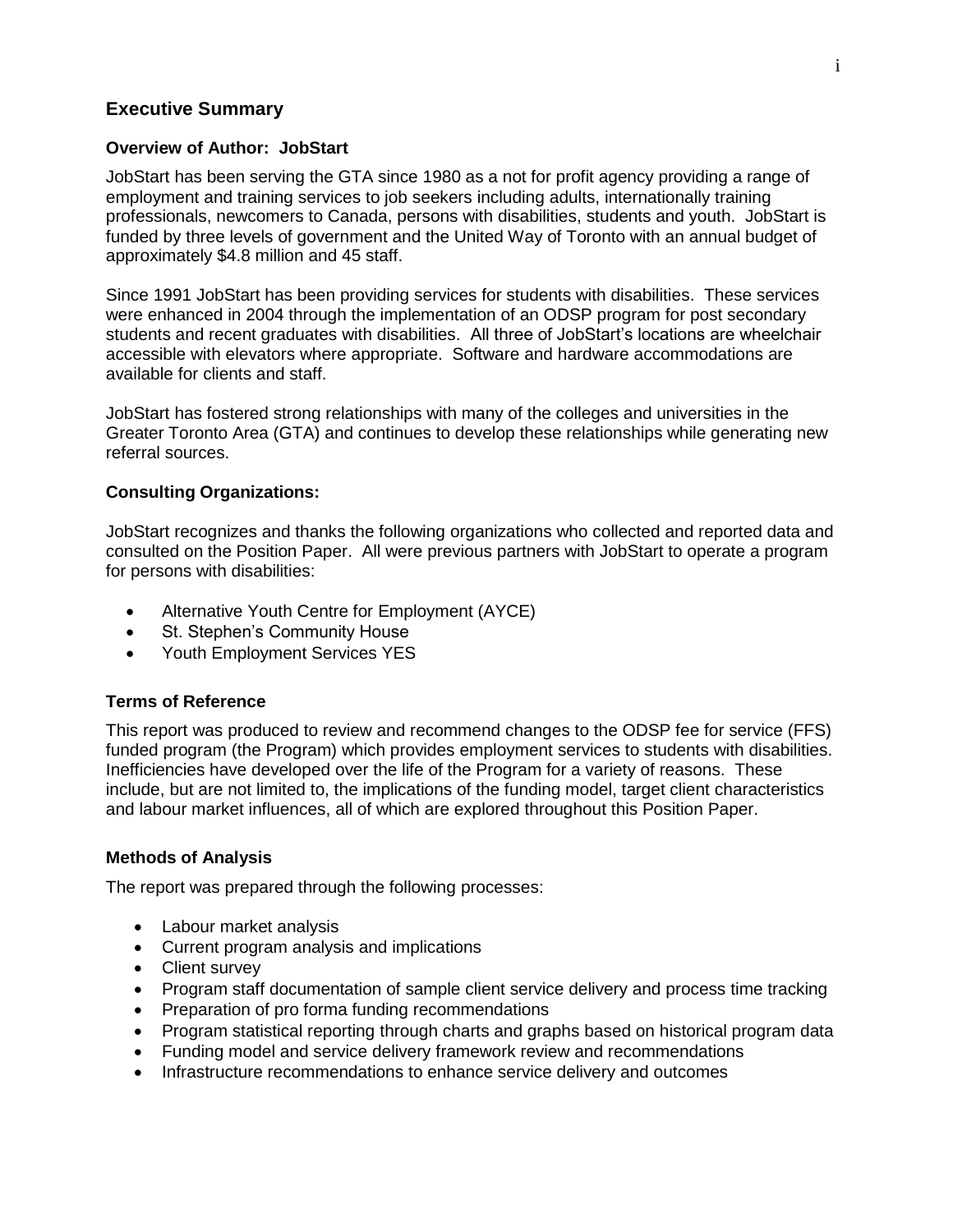#### **Key Findings**

- 1. The current funding model places financial and operational strain on the Program's viability due to:
	- The significant discrepancy between the timing of incurring costs to deliver employment services versus the payment of FFS revenues from ODSP.
	- The administrative burdens placed upon the service provider to record and reconcile client approvals, milestone events and retention (on-going monthly) employment records.
	- ODSP Income Support and non-Income Support clients are subject to different payment schemas in the Program.
	- The Program has adopted a Deficit Avoidance Protocol to share revenues among the participating Program agencies, at a less than optimal percentage distribution, in order to balance the Program budget. Program delivery has been compromised through significant cost cutting over time.
- 2. There are critical and unique requirements for providing employment services to students and recent graduates with disabilities in today's labour market:
	- Employer readiness to hire students with disabilities is at various stages due to reasons such as accommodation requirements, work interruption uncertainty and a general lack of understanding with respect to disability awareness, requirements and supports for persons with disabilities within the corporate culture. This has resulted in fragmented work experiences and a typically higher unemployment rate for students with disabilities than non-disabled peers.
	- Post secondary institutional support for students with disabilities varies widely.
	- Students with disabilities often embody a mindset of unease, lack confidence and life skills, carry significant student debt or experience financial barriers as they approach employment. Many clients establish a sense of comfort in the familiar education setting and often extend their education over extended periods to reduce course loads.

#### **Recommendations**

- 1. Introduce new funding milestones to support pre-employment services as follows:
	- New Placement Milestone \$3,000 at 2 weeks cumulative employment
	- 4 Week Placement Milestone \$2,000 at 4 weeks cumulative employment
	- 12 Week Placement Milestone \$7,000 at 12 weeks cumulative employment
	- Allow clients, who were under employed prior to being approved for ODSP Employment Services, to be considered for the above milestone payments when advanced employment placement is achieved (i.e. employment in their field of study) or if there is an increase in number of hours employed
- 2. Introduce new Retention funding terms as follows:
	- Monthly Retention Revenue \$300 per month for all Income Support (IS) and non Income Support (Non- IS) clients
	- Retention revenue is awarded each month to a maximum of 36 months beginning in the first month of employment
- 3. Introduce funding for Placement Training Incentives as follows:
	- Allow clients the opportunity to gain work experience, skill level assessments and establish connections through offering employer incentives, also referred to as Placement Training Incentives
	- Incentive levels may vary based on the complexity of job skill level, length of training and employer commitment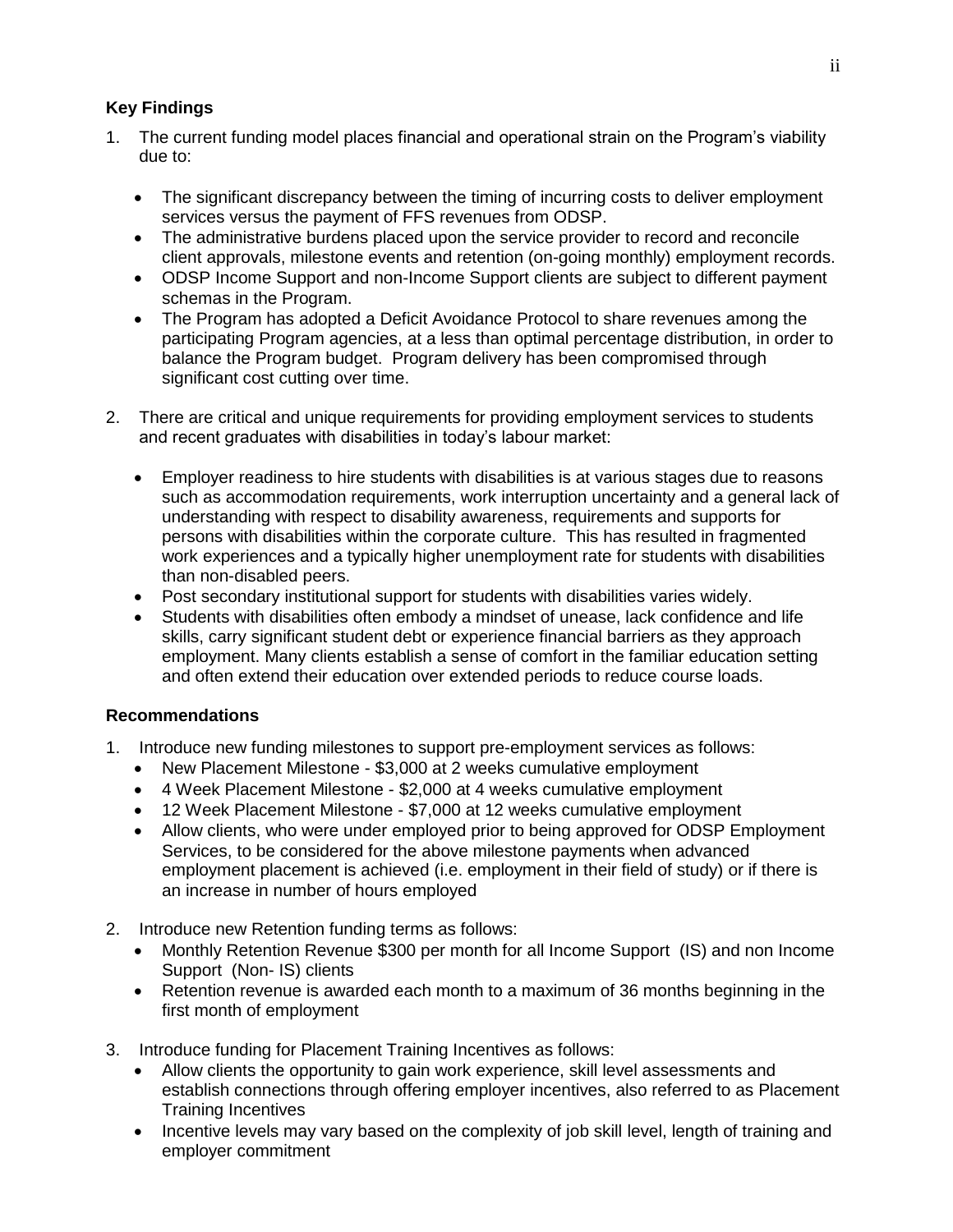- 4. Introduce funding for Client Reporting Incentives as follows:
	- IS and Non-IS clients should be required to report monthly earnings to the service provider within 10 days of the end of each month worked
	- Introduce an ODSP funded incentive to reward clients for timely earnings reporting. It is recommended that clients who report earnings on a timely basis, for 6 consecutive months of work, be paid a \$500 incentive; the maximum incentive to any individual will be \$3,000 which represents 6 payments over 36 months of enrolment in the Program
	- This incentive could theoretically assist clients to fund on-going education and reduce financial barriers.
- 5. Introduce Program Start-Up Funding as follows:
	- Provide Grant based funding of up to \$100,000 to service providers during their first year of providing services
	- Allow use of Grant funding to establish infrastructure such as staffing, website design, technology purchases, internal system design and support and marketing material
	- Initial Grant funding allows service providers additional support while establishing a pipeline of clients to generate milestone and retention payments during future contract years
- 6. Revise the Service Delivery Framework as follows:
	- Staffing recommendations include full time staffing of one Manager, four Job Coach/Job Developers (one for each of the four quadrants of the GTA) and one Administrative Assistant, 20% part time Director supervision and 10%-20% full time equivalents for Information Technology and Financial Services support
	- Establish service targets to set funding in each FFS recommended category milestones, retention, incentives
	- Establish a referral network within the GTA colleges and universities
- 7. Revise the Program Infrastructure as follows:
	- Improve service provider access to the ODSP system and allow the Program Manager and all staff as approved users regardless of the number of licenses available
	- Improve ODSP reconciliation timeframes to one month
	- Improve revenue recognition process through monthly service provider billings to ODSP for FFS and Incentive Revenues
	- Streamline access to ODSP personnel for client approvals and to resolve client revenue issue reconciliations

#### **Benefits**

- 1. The recommended, revised Program for students with disabilities will foster an effective management and customer centered approach by sharing of client case load, employer leads and contacts, and community demands so that ultimately, client focus and accessibility is optimized to achieve greater employment success.
- 2. The revised Program will incent service provider staff, improve administrative time management and lead to decreased staff retention issues which exist today.
- 3. Employment services for students with disabilities will become more accessible and standardized within the GTA.

### **Follow Up**

JobStart would be pleased to discuss and present this Position Paper in a Power Point format to key MCSS representatives.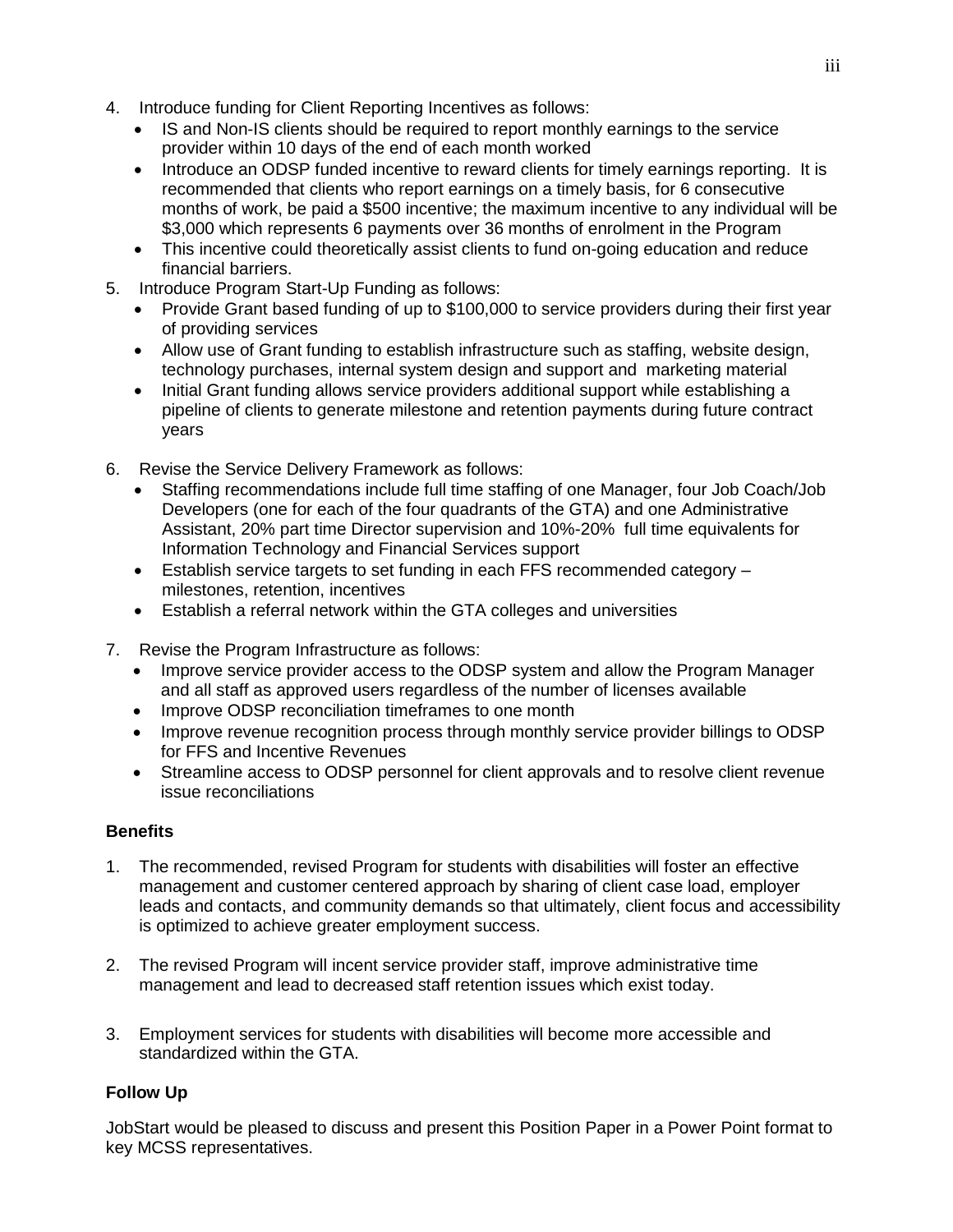# **Position Paper**

# **ODSP Funding for Students with Disabilities**

## **Table of Contents**

| <b>Section</b>                                                                                                                                               | Page           |  |  |  |
|--------------------------------------------------------------------------------------------------------------------------------------------------------------|----------------|--|--|--|
| 1. Overview of the ODSP program which provides services to students<br>with disabilities ("the Program")                                                     |                |  |  |  |
| 2. Labour Market Analysis                                                                                                                                    | 2              |  |  |  |
| 3. Program Analysis                                                                                                                                          | 4              |  |  |  |
| 4. Funding Model, Service Delivery and Infrastructure Framework<br>Recommendations                                                                           | $\overline{7}$ |  |  |  |
| 5. Summary                                                                                                                                                   | 10             |  |  |  |
| Appendix I - Client Survey                                                                                                                                   | 11             |  |  |  |
| Appendix II - Staff Activity Based Tracking                                                                                                                  | 13             |  |  |  |
| Appendix III - Pro Forma Income Statement                                                                                                                    |                |  |  |  |
| Figure 1 - Level of Education of Program Clients FY2007-FY2011                                                                                               |                |  |  |  |
| Figure 2 - Total Percentage of Income Support versus non-Income<br>Support Clients FY2007-FY2011                                                             | 16             |  |  |  |
| Figure 3 - Disability Type Served by the Program FY2007-FY2011                                                                                               | 17             |  |  |  |
| Figure 4 - Percentage of Clients Working Greater than 1 Job to<br>Achieve the 13 Week Milestone FY2007-FY2011                                                | 18             |  |  |  |
| Figure 5 - Number of Jobs Required for All Clients to Reach the<br>13 Week Milestone FY2007-FY2011                                                           | 19             |  |  |  |
| Figure 6 - Percentage of all Clients Who Required Greater than 7 Months<br>to Achieve the 13 Week Placement Milestone FY 2007 -<br>FY 2011                   | 20             |  |  |  |
| Figure 7 - Percentage of All Clients Who Did Not Reach the 13 Week<br>Benchmark After Starting a Placement, Specified by Level of<br>Education FY2007-FY2011 | 21             |  |  |  |
| References                                                                                                                                                   | 22             |  |  |  |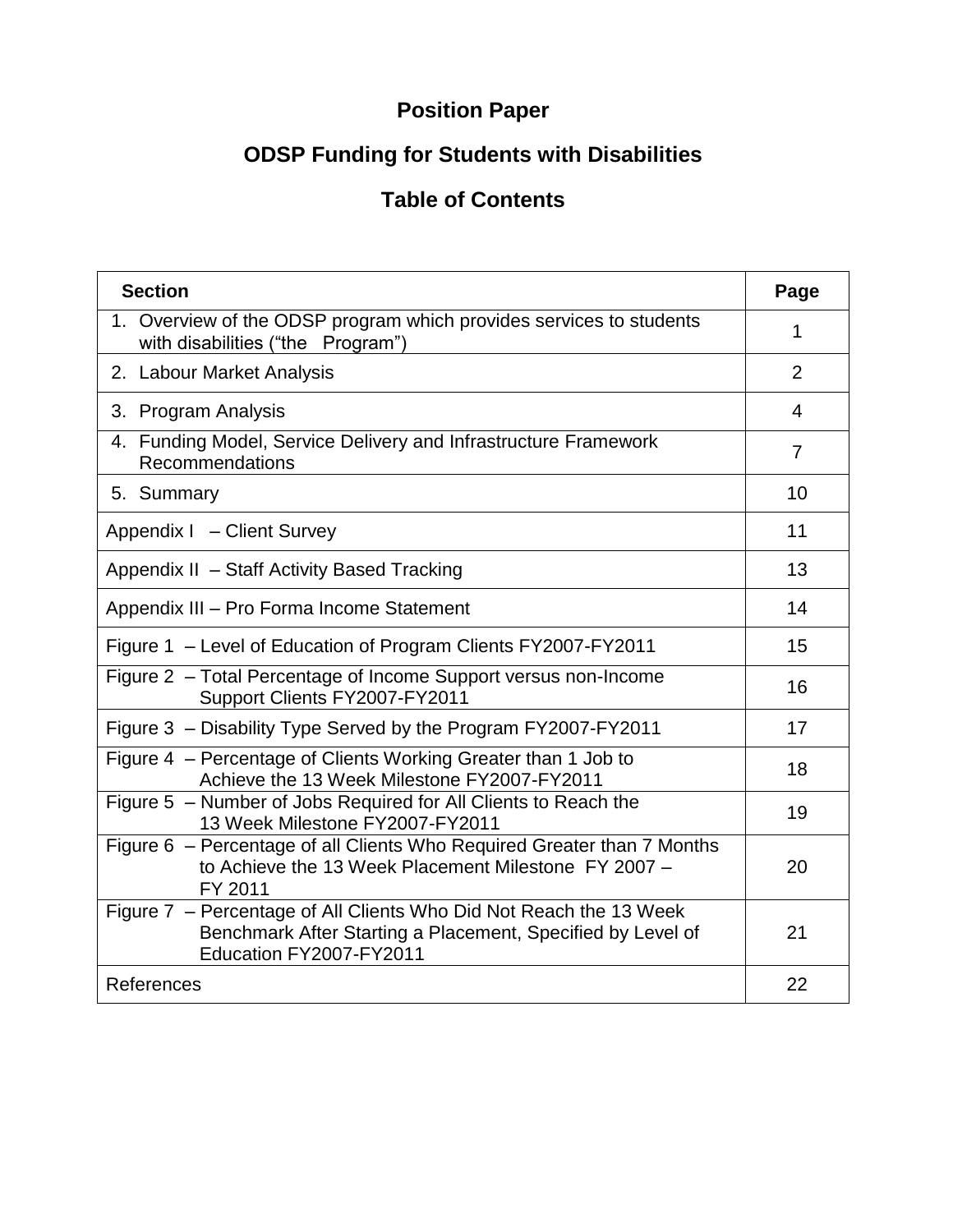#### **1. Overview of the ODSP program which provides services to students with disabilities ("the Program")**

Four community-based employment agencies across Toronto came together in 2004 to form a partnership to provide pre-employment and job development services for students who have a verifiable disability. These agencies were JobStart, Alternative Youth Centre for Employment (AYCE) - a division of Tropicana Community Services, St. Stephen's Community House and Youth Employment Service (YES). JobStart was selected by these agencies as the Lead Agency for the Program and held the funding contract with ODSP. The Program's mandate was to provide extensive employment assistance to post-secondary students and recent college and university graduates with disabilities in the Greater Toronto Area.

In 2007, ODSP revised the funding model as it moved from grant based funding to a fee for service (FFS), results-based funding framework. The FFS model, as it exists today, provides monetary compensation dollars to service providers premised on strict definitions of employment success.

The current funding model ("the model") places financial strain on the Program's viability:

• There is a large discrepancy between the timing of matching agency costs incurred to place clients versus the FFS revenues paid upon clients achieving employment milestones.

The model does not take into consideration the extensive preparation time and the considerable resource investment necessary to serve specific client needs in order to achieve the ODSP funding milestones. Significant Program staff time is incurred to assess and assist the client, often in complex accommodation circumstances, with preparation of job search tools, interview skills, arranging job interviews and accommodation as necessary for the interview and coaching the client through the process and explore career options. Two to three months time may elapse prior to an initial job placement and a further six to nine months to reach 13 cumulative weeks of employment, for a total elapsed time of up to twelve months. The current ODSP funding model awards \$1,000 and \$6,000 milestone payments after six weeks and thirteen weeks of cumulative employment respectively. JobStart must invest in the staff time and administration costs during this client service period of up to nine months before receiving the bulk of remuneration. The average cost of a Job Coach/Job Developer alone for three months is approximately \$15,000 without taking into consideration supervision and overhead costs. If a staff placed approximately two clients into an ideal, continuous employment situation after one month of job search activities, the service provider would recover their costs approximately four months after the cash outlay was made by the service provider.

 FFS payments in the current funding model are cumbersome, complicated and difficult to independently verify and forecast and rely on client cooperation to report earnings to the service provider. ODSP payments vary depending on whether a client is on ODSP Income Supports. The cost to service providers to successfully place a client with an employer does not vary according to whether a client is on ODSP Income Supports or not. The retention income stream is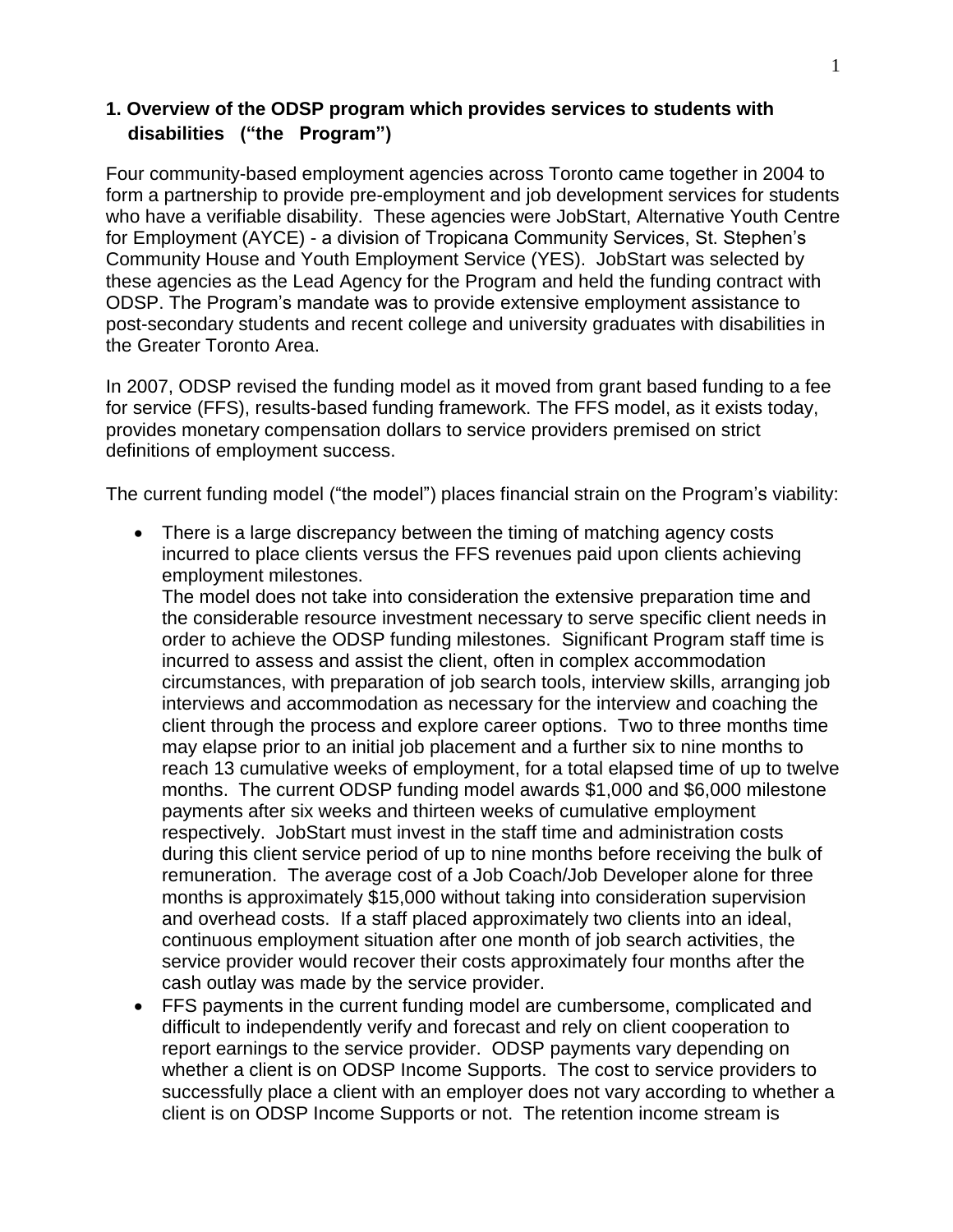unpredictable, with significant fluctuations and results in the need for budgets to be highly flexible to accommodate variable FFS funding.

- The ODSP systems to track and award revenues are reconciled three to four months after the events have occurred. This lack of timeliness creates a need for the service provider to estimate monthly retention revenue earned to the best of their ability, then tediously scrutinize and reconcile the retention report each month and discuss all discrepancies with ODSP. The service provider inputs all information in the ODSP database by March 31 to estimate ODSP Fee for Service funding for the audited financial statements. This revenue estimate is subsequently reconciled and verified by ODSP during July. This considerable lag time throughout the year, and at year end, requires significant overhead to manage and reconcile with ODSP and oftentimes, the service provider relies completely on ODSP payments with no ability to verify their accuracy.
- The Program's service delivery framework has remained intact while compromises have been made to the required staffing and management complement and promotion and operating costs due to the above noted financial pressures. These measures have affected results and furthered the need to reduce program costs and increase in-kind contributions. Since the inception of the Fee for Service funding structure the Program has adopted the deficit avoidance protocol to share revenues based on a less than optimal percentage distribution in order to balance the Program budget. Funding for core Program operational costs, such as rent and salaries, must first be established before important marketing, training and out-reach functions can be undertaken to successfully deliver services.

Due to the financial inadequacies of the ODSP funding model to support a balanced budget, combined with the complexities of delivering services within the Program structure, the contract with ODSP was dissolved and renegotiated to take effect January 1, 2012 with a temporary, three month revised funding framework.

#### **2. Labour Market Analysis**

A review of Program experience and market literature brings forth the following facts:

- The overriding challenge, inherent in the Program objectives, is the uniqueness of the service for students with disabilities and the various states of employer readiness to hire these clients who may require accommodation, have multiple disabilities, complex social issues and often lack of self-esteem and perseverance in navigating the labour market.
- Research involving persons with disabilities focuses on factors such as recruitment practices, quality of employment, workplace accommodations, and disability management strategies (Statistics Canada, 2006; Piggot, 2007). In contrast, there exists a scarcity of research in areas such as the degree to which people with disabilities retain their jobs and progress in their career. However, the various effects of disability management strategies and employment supports regarding job retention - the length of time an individual has stayed with an employer and how long a person has been attached to the labour force – consistently states that people with disabilities are more likely to experience voluntary or involuntary work interruptions than those without disabilities.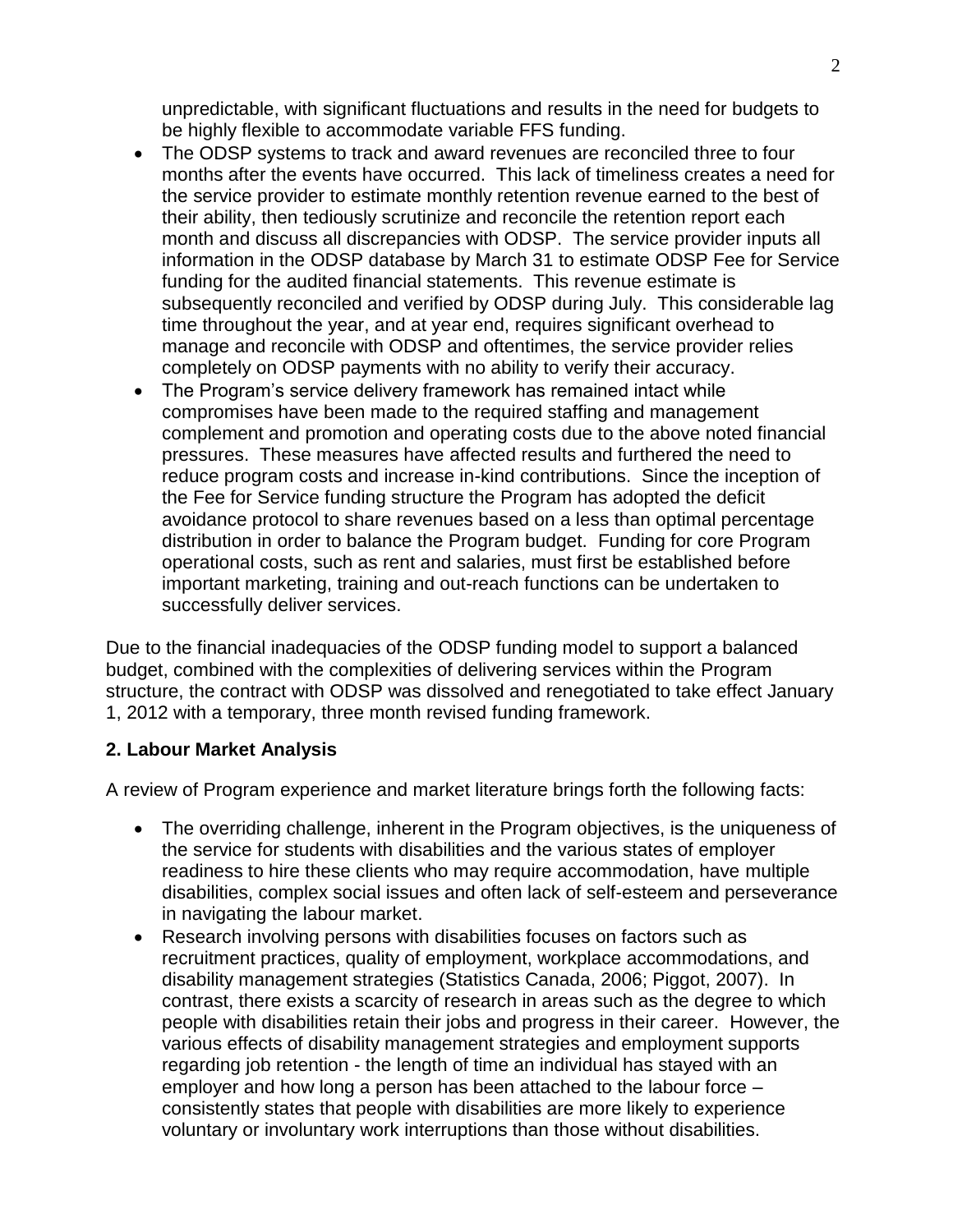- Despite common misperceptions, many students with disabilities are ready, willing, and able to work, yet remain under-represented in the labour market (Lindsay, 2010). This may be due to such clients having accessibility issues, limited resources, for transportation, and generally finding it harder to secure work than non-disabled students. Post-secondary institutions largely do not provide employment specific services that directly address and consider the specific and individual needs of students with disabilities who are seeking employment. The number of youth with a disability enrolling in post-secondary studies has steadily increased since the early 1990s and this service gap represents a unique and important opportunity for coordinated service provision. Though several Torontoarea university and college campuses state they provide mentorship programs, panel speaker events, job shadowing opportunities and access to assistive aids for students with disabilities, it is clear from our survey that these services are perceived to be ineffective.
- Students with disabilities often feel a sense of comfort or safety while attending school. In many cases this changes as they approach employment with accommodation needs or feel a stigma associated with registering at an oncampus disability services office. Students with disabilities have cited a perceived fear that leaving school may result in a lack of accommodation supports to sustain their current lifestyle and physical and social well-being.
- Nearly 40 per cent of students with disabilities alter their post-secondary pursuits due to educational debt and/or financial barriers (Chambers et al, 2011). Students with a verified disability are permitted to take a lower course load yet still be considered full time. This can extend the time it takes to graduate and delay entrance into the labour market and translates into these students having less time than non-disabled students to begin earning regular full time wages. The age of graduation may be over thirty and renders such students ineligible for Summer Job Services Program assistance. Tailored employment assistance and job placement services for students with disabilities can partially offset the lag time to enter the work force and the high costs of attending post-secondary education through providing students with disabilities appropriate work opportunities and financial supports that they can use to pay for often expensive assistive aids and work-related support services.
- Youths with disabilities between the age of 15 and 24 often lag behind their peers in opportunities that permit and foster the accumulation of work experience, life skills and career readiness capabilities; this often referred to as the 'building blocks' of an independent life role (Gall et al, 2004; King et al, 2006).
- Canada entered a prolonged recession in late 2008 resulting in moderate to severe negative ramifications for almost all demographic groups, including youth who had recently graduated with a post secondary degree or were pursuing college or university studies (OECD, 2008). The economic downturn saw the youth unemployment rate surpassing 20% in Toronto in 2009, up from 15% one year earlier (Toronto Community Foundation, 2009). It is widely known that unemployment rates for youth with disabilities, possessing a post-secondary background, are typically much higher than non-disabled youth peers (Statistics Canada, 2006; Holmes and Silvestri, 2011).
- Elements such as an awareness of career options, job search support, managing work-related relationships, and knowing one's workplace rights and responsibilities are crucial for retained employment and career advancement.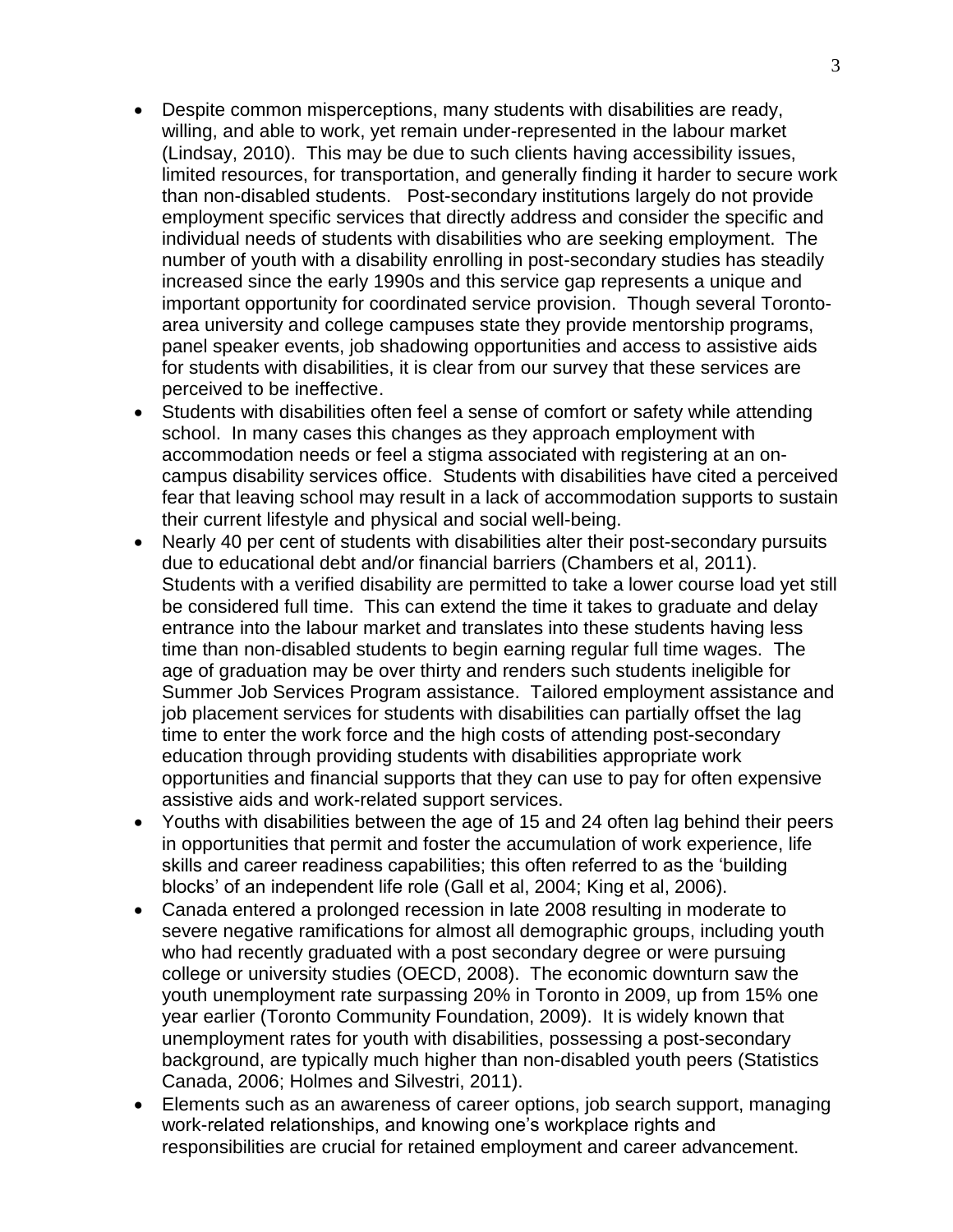These capacity building components increase possibilities for personal and economic growth through an initial employment placement to a secondary career advancement goal which is often the progression to stable employment experienced by persons with disabilities.

 The large number and extent of disabilities of clients has significant resource implications: different types of disabilities affect people's employment in various ways (Murphy, 2002; Burkhardt, 2003). Some disabilities are more 'episodic in nature' – such as psychiatric and mental disabilities. There is a large body of research that documents the interaction of particular disability types and the ability and/or difficulty of an individual with a disability to obtain a job and remain employed. According to Lindsay (2010), people with physical disabilities are among the top earners of people with disabilities. Persons with hearing disabilities have the highest labour force participation, while those with memory and psychological disabilities have the lowest. People with learning disabilities and those with physical disabilities are among the most successful in labour force participation; possibly due to disability management strategies in addition to advancements in computer software and assistive devices (Thornton, 1998; Statistics Canada, 2008).

#### **3. Program Analysis**

- A client survey (Appendix I Methodology, Survey and Results) produced positive findings of the benefits to students accessing the Program. Client responses indicate they value and appreciate access to resources such as interpreters and staff guidance toward opportunities in relevant fields of study, setting career objectives, improving interview skills, resume and cover letter writing, navigating job application processes, setting reasonable expectations, establishing employer contacts and arranging accommodation as required to support the interview process. All of these services assisted them toward goals that would otherwise have been difficult to achieve on their own.
- Program staffing retention issues mounted to 150% staff turnover indirectly resulting from cost cutting requirements of the FFS funding model. At times, staff was required to divide their time between the Program and other agency programs as it was necessary to blend funding for the Program positions to sustain full time positions. Program administration, tracking, verifying and chasing client earnings and documentation continues to be a burden and detracts from the more important employment placement objectives. This Program is very specialized due to the staff requirement to understand the client base and provide a range of employment related services tailored to the distinct needs of students with disabilities. These factors have historically created significant stress for staff and turnover has resulted in inefficient Program delivery, lack of established client and employer relations and on-going staff training requirements.
- The number of clients accepted into the Program peaked in 2010 at 102.
- The level of education obtained by Program clients has been 79% university or college graduates during the period 2007 through 2011 (Figure 1).
- Many internship opportunity programs result in less than 13 weeks of employment where the student was paid a stipend or hired in a voluntary capacity. These internships are critical to students and under employed students with disabilities as they seek work experience aligning to a field of study or career path. Under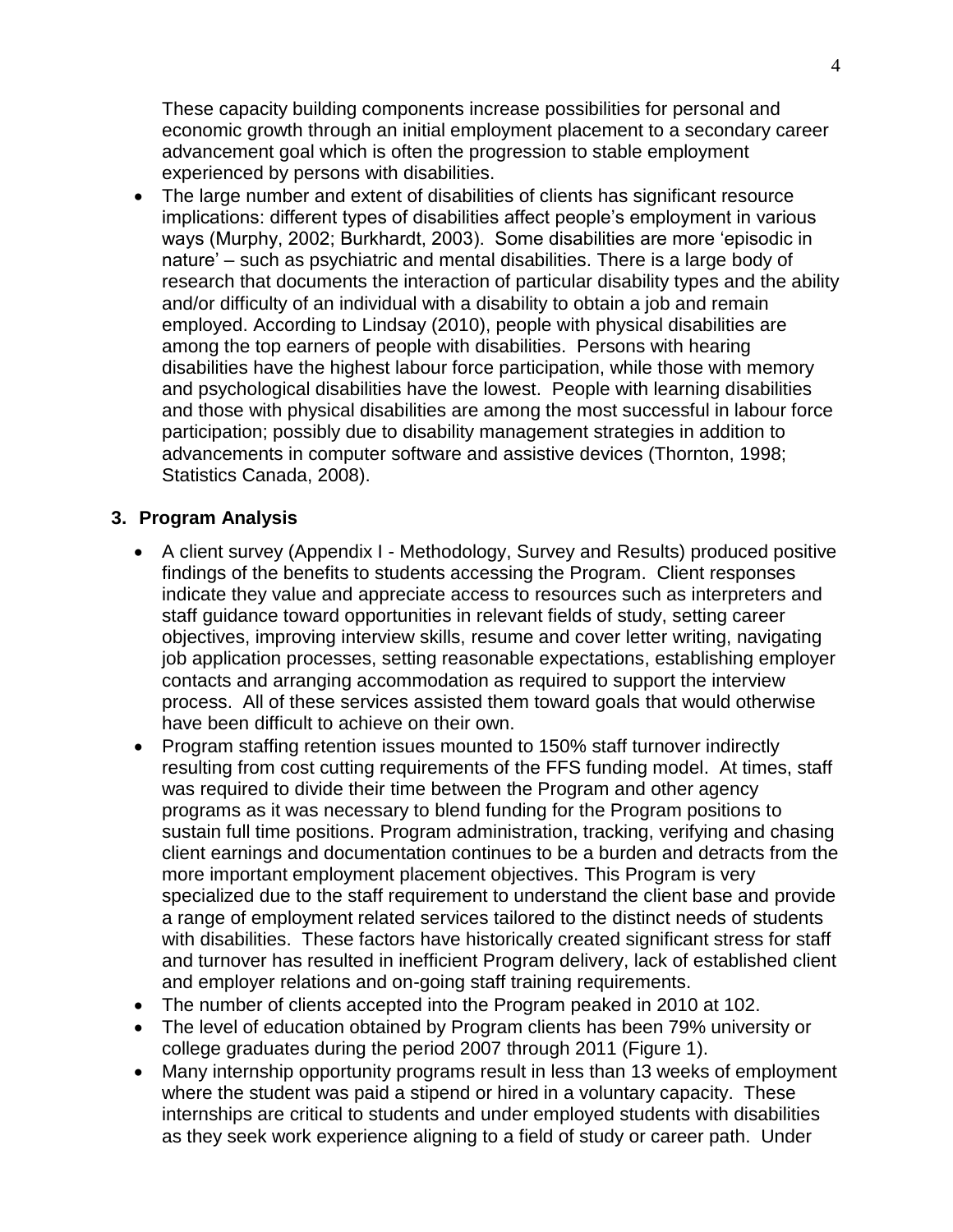the current funding model service providers are not awarded funding to create these opportunities.

- From 2009 to 2011, annual Program deficits have been managed through cost reduction strategies, such as staffing and management reductions, in-kind management and rent contributions, postponing marketing plans and less than full expense absorption. The Program was required to call upon and put into practice, the Deficit Sharing Protocol (a process whereby Program agencies accepted a lesser share of revenues than those actually earned in order to assist with balancing the budget and actual performance). Such cost cutting measures have created increased agency administrative cost pressures and more importantly, less than optimal Program results. Funding pressures also limit the ability to incur travel costs for Program Job Developers to meet students at convenient locations, such as post secondary schools, to conduct assessments and provide job coaching, and restrict participation in community events to market the program to prospective clients and employers.
- Summer internship programs are less than 13 cumulative weeks in duration (the \$6,000 milestone payment requirement). The average government internship program is 340 hours or 9.7 weeks. Students with disabilities involved in the summer programs require more than one job to attain this 13 cumulative week milestone. The Summer Job Services Program is a viable alternative to help students with disabilities .The client would not meet 13 week cumulative date unless the employment continued beyond the summer, or another summer employment opportunity was found.
- The Activity Based Tracking Sheet results demonstrate the effort and lead time often required to place clients in multiple jobs to achieve the 6 and 13 week milestones (refer to Appendix II for Activity Based Tracking Methodology and Results). These pre-employment activities take up to 65 hours on average to complete for each client. This statistic does not take into consideration the further elapsed required by the client to work to achieve 13 cumulative weeks.
- The proportion of Non-Income Support (Non-IS) clients in the Program is significantly higher than Income Support (IS) clients and is steadily increasing each year. Total clients served over the life of the Program were 38% IS and 62% Non-IS (Figure 2). This larger Non-IS share of the client base, who were not accessing or utilizing ODSP funds, had the opportunity to generate Retention Revenue for the Program for 15 consecutive months following the initial 13 weeks of cumulative employment. Conversely, IS clients, those who were paid by ODSP, had the opportunity to generate Retention Revenue for 33 consecutive months. These IS and Non-IS differences assume that IS clients are in a worse position to obtain and maintain employment; this may not necessarily be true as there may be several unique reasons as to why one applies for IS and another does not. It is unclear why the FFS model places Non-IS clients at a disadvantage by an 18 month differential for employment services support as both have limited work experience and require extensive services and support.
- The historical composition of primary disabilities among Program clients has been 33% learning, 18% physical and 14% psychiatric (Figure 3). This implies that current Program clients have promising potential for employment success according to the market research explained earlier and assuming there is a sustainable funding and service design model.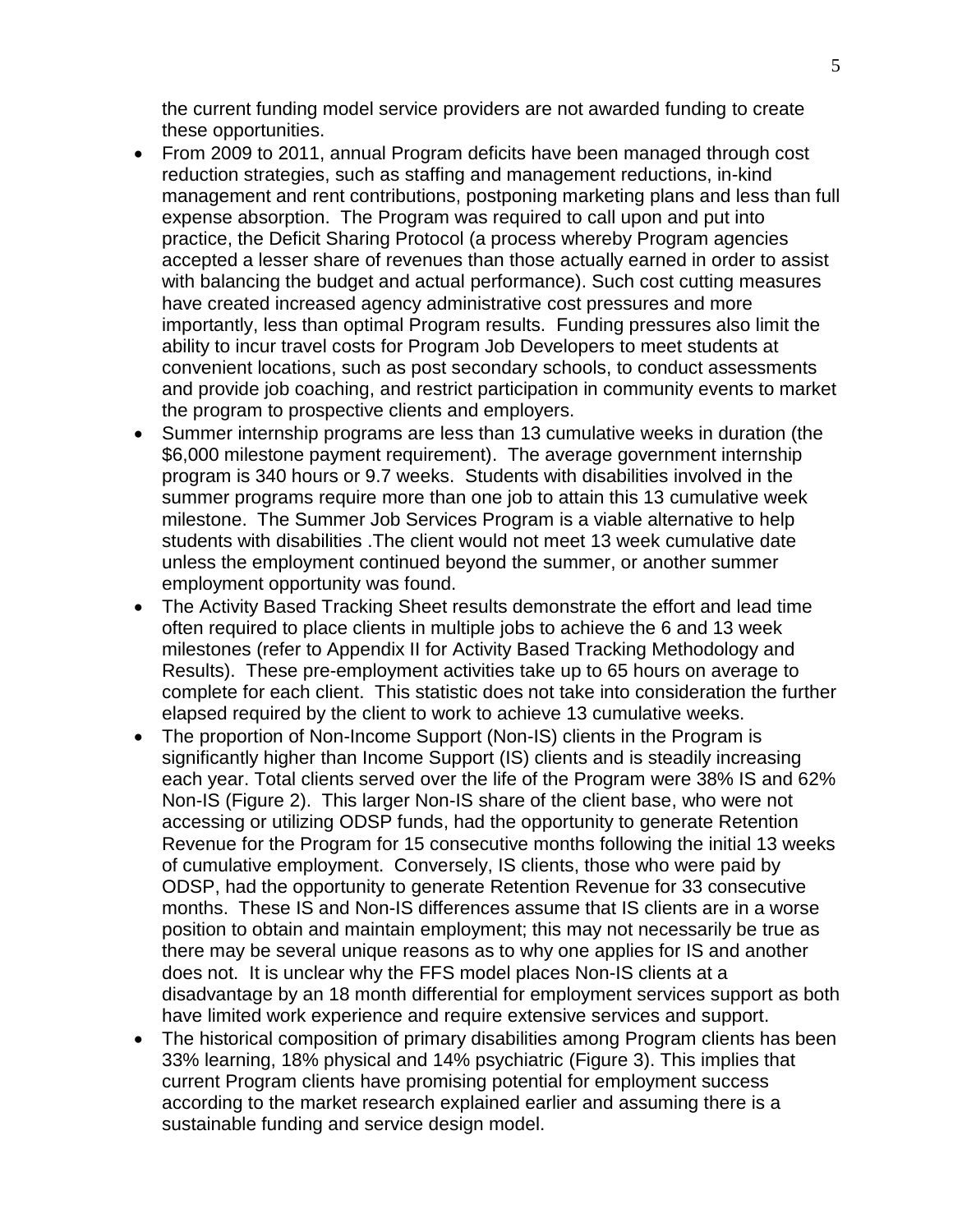- On average 28% of Program students with a disability self disclosed they have a secondary disability which can further complicate their ability to secure and retain employment.
- In many cases, clients are under employed in part time, casual jobs before applying for ODSP employment services. This renders these clients ineligible for the \$1,000 and \$6,000 milestone payments. These clients are classified as Retention Only-Job Advancement participants in the Program. Service providers must deliver the full suite of services to these clients, yet FFS revenues are awarded for retention months only.
- Historically, 53% of Program clients required two or more job placements (Figure 4), and of those 43% required three or more job placements, to reach the thirteen week milestone (Figure 5). Approximately 50% of clients required over seven months to reach the 13 week benchmark (Figure 6). The effort and cost to job develop multiple placements and document and report client earnings for ODSP over such prolonged periods, for more than half of Program clients, does not correlate to the current \$7,000 funding awarded at the 13 week placement milestone.
- Historically, 12.5% of total clients served did not reach the 13 week milestone (Figure 7). We have no on-going measure of the future success these individuals may have had in the workplace; similarly there is no measure or funding relating to the success of Program pre-placement services. Operating within the current Program funding structure, **all** program specific pre-placement activities such as client intake, liaising with ODSP, skills assessment, developing customized employment action plans and informing clients of appropriate employment opportunities are financially compensated via the sub-set of those clients who attain the 6 and 13 week employment milestones.
- A typical active case load, clients approved by ODSP and not on retention, for Program Job Coach/Job Developer staff is 20 new intakes and 55 open client files at any one time. Each new client requires in the range of 17.5-65 hours of preemployment placement activities and clients on retention require monthly contact at a minimum. Program staff identified the inherent conflicting objectives of finding the quickest route to employment to finance Program costs while achieving service quality standards to ensure clients are provided with the support to equip them with the tool set for Program and future employment success and workplace autonomy. (Appendix II)
- During the grant based Program period, JobStart staff members were housed at the schools to provide onsite school accessibility for students; this facilitated internet access to the Program web based database, intake forms and job postings and follow up contacts through streamlined access for students to meet with Program Job Developers between and after classes.
- ODSP has taken eight to twelve weeks to approve a new client. This is due to an internal departmental process revision (ODSP modernization) as approval has been transferred from a central to a community based responsibility. Historically the ODSP approval process required two weeks. ODSP attended the service provider's premises monthly to review and approve clients, discuss client issues, review the database and perform file audits. This prior process streamlined the tracking of clients through the Program, including approval, milestone attainments and retention tracking.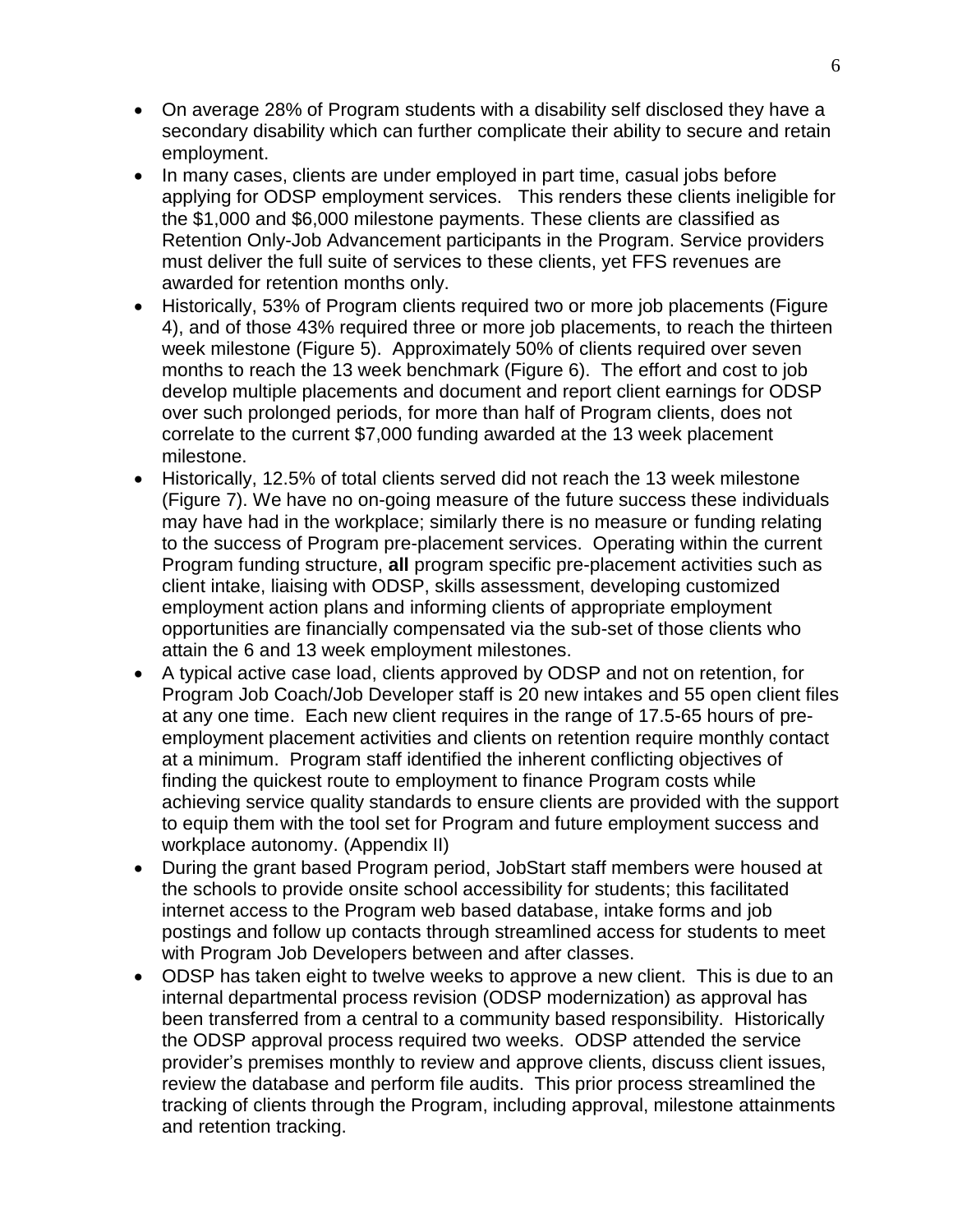Historically, 20% of Program clients indicated that they require some form of accommodation; the highest percentage of those were ASL interpreters, assistive devices and physical accessibility. Accommodation can only be approved once a client is accepted into the Program. This process can be problematic; for example, a student who is deaf or hard of hearing cannot seek access and assistance if a staff person is not able to secure the support of an interpreter prior to being approved by ODSP and accepted. Accommodation funding should be designed to allow exceptional work-related disability supports to improve client access to services and comply with AODA legislation changes as they relate to Customer Service Standards.

#### **4. Funding Model, Service Delivery and Infrastructure Framework Recommendations**

- The financial strains resulting from the Program pressures above have led to creating an ideal cost model to operate and fund the Program.
- The Program is delivered in the Not for Profit Sector and the current FFS framework is inherently contrary to the balanced budget objective. It is recommended that the funding model include new categories to fund preemployment services to ultimately balance the budget thereby funding the appropriate staffing model to successfully support clients.
- A review of the Program financials from 2007 through present indicates the highest FFS revenues generated were in 2008 at approximately \$500,000 while the program was funded through Grants with no reductions to the initial staffing model. During 2010, in the Program's second FFS year, funding was approximately \$380,000. This decreasing revenue was matched by severe cost cutting that year and thereafter, including reduced staffing, to avoid Program deficits. Over time these cost cutting measures eroded the service delivery framework required to produce consistent results.
- This model includes full cost recovery for direct client services, such as salary and benefits, rent and office expenses and indirect costs such as administration. These costs were estimated based on an historical analysis of Program delivery costs (Pro Forma Financial Statement - Appendix III).
- This recommended model will require supplemental revenues for the first year of the Program as service providers create the infrastructure and market awareness required to sustain the operating costs during start-up months. These costs would include staff computers, printers, service provider database and website enhancement and marketing materials.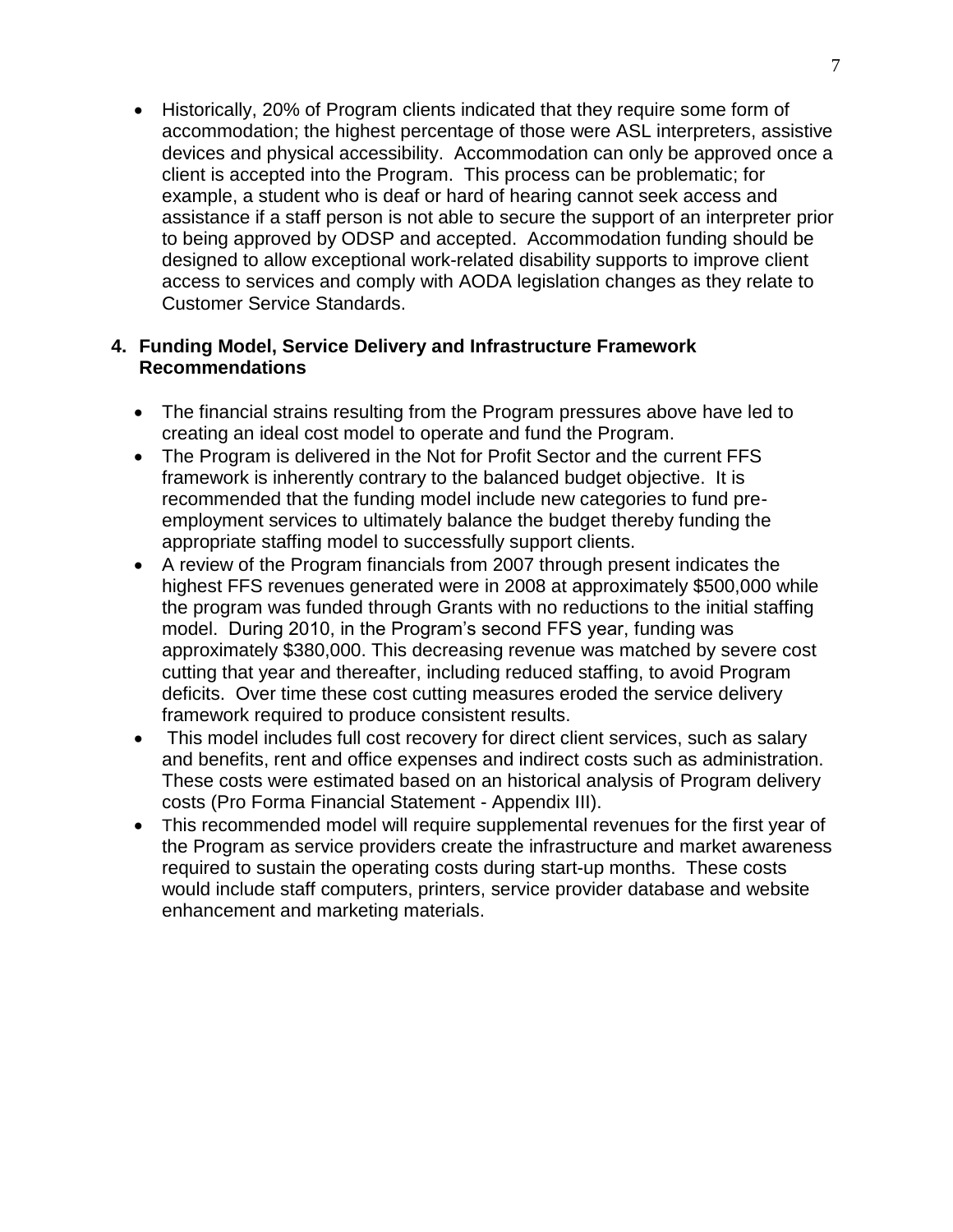# **Recommended Staffing**

| <b>Job Title</b>                        | <b>Hours Per Week</b> | FTE % |
|-----------------------------------------|-----------------------|-------|
| Director, Programs &<br><b>Services</b> |                       | 20%   |
| Manager, Programs &<br><b>Services</b>  | 35                    | 100%  |
| Job Developers (4)                      | 35                    | 100%  |
| Administrative Assistant                | 35                    | 100%  |
| Manager, IT Services                    | 3.5                   | 10%   |
| <b>Technical Support</b>                | 7                     | 20%   |
| <b>Manager, Financial Services</b>      | 3.5                   | 10%   |

# **Recommended Funding Framework**

|                                           | Client/<br><b>Contract</b> | <b>Contract</b><br><b>Fees Per</b> | <b>Total</b><br><b>Contract</b> |                                                                     |
|-------------------------------------------|----------------------------|------------------------------------|---------------------------------|---------------------------------------------------------------------|
| <b>Funding Categories</b>                 | <b>Units</b>               | Unit                               | <b>Fees</b>                     | <b>Notes</b>                                                        |
| 2 Weeks/New                               |                            |                                    |                                 | Awarded after 2 weeks cumulative                                    |
| Placements or                             |                            |                                    |                                 | employment in a new or                                              |
| Advancements                              | 64                         | \$3,000                            | \$192,000                       | advancement placement                                               |
|                                           |                            |                                    |                                 | Awarded after 4 weeks/1 month                                       |
| 4 Weeks                                   | 36                         | \$2,000                            | \$72,000                        | cumulative employment                                               |
|                                           |                            |                                    |                                 |                                                                     |
|                                           |                            |                                    |                                 | Awarded after 12week/3 months                                       |
| 12 Weeks                                  | 28                         | \$7,000                            | \$196,000                       | cumulative employment                                               |
|                                           |                            |                                    |                                 | Retention Months begin in the first                                 |
|                                           |                            |                                    |                                 | month of employment. Number of                                      |
|                                           |                            |                                    |                                 | billable months and fee are                                         |
|                                           |                            |                                    |                                 | consistent for both IS and NON IS                                   |
| <b>Retention Months</b>                   | 400                        | \$300                              | \$120,000                       | clients.                                                            |
|                                           |                            |                                    |                                 | Clients work part time on                                           |
|                                           |                            |                                    |                                 | subsidized placement, length of                                     |
| <b>Placement Training</b><br>Incentives - | 44                         |                                    |                                 | placement varies based on client                                    |
|                                           |                            | \$300                              | \$13,200                        | need                                                                |
| <b>Client Employment</b>                  |                            |                                    |                                 | Clients report earnings to service<br>provider 6 consecutive months |
| and Reporting<br>Incentive                | 52                         | \$500                              | \$26,000                        | worked                                                              |
|                                           |                            |                                    |                                 |                                                                     |
| Accommodation                             |                            |                                    |                                 |                                                                     |
| <b>Supports</b>                           |                            |                                    | \$10,000                        | Client aids and supports                                            |
|                                           |                            |                                    |                                 |                                                                     |
|                                           |                            |                                    | \$629,200                       | <b>Total Maximum Contract Value</b>                                 |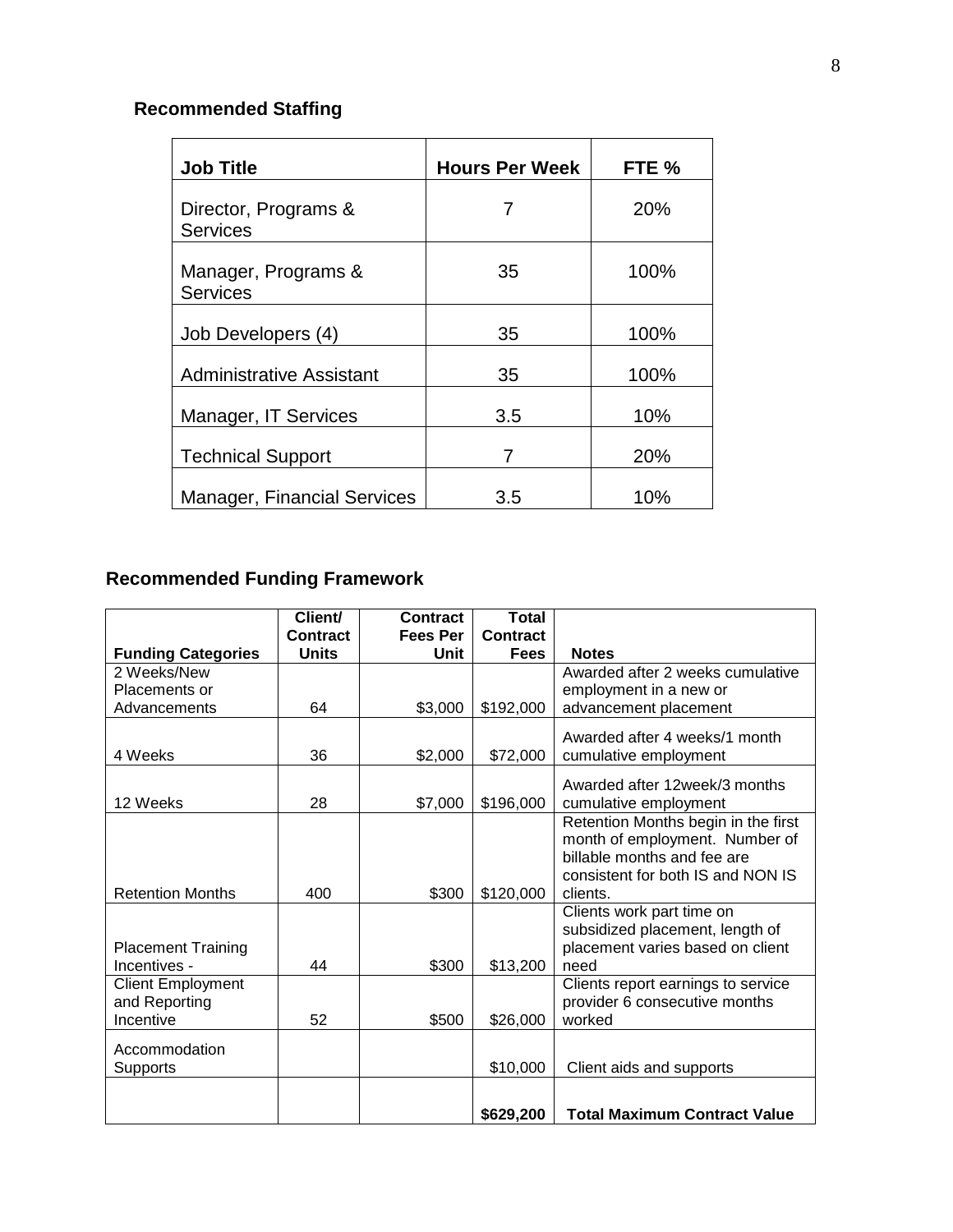#### **Recommended Service Delivery Framework – Targets**

| <b>Job Title</b>                             | <b>New</b><br><b>Client</b><br><b>Starts</b> | 4 Week<br>2 Week<br><b>Milestone</b><br><b>Milestone</b> |    | 12 Week<br><b>Milestone</b> | <b>Retention</b><br><b>Services</b> |
|----------------------------------------------|----------------------------------------------|----------------------------------------------------------|----|-----------------------------|-------------------------------------|
| Program<br>Manager                           | 92                                           | 64                                                       | 36 | 28                          | 400                                 |
| Staff:<br>Job<br>Developers<br>$(Total - 4)$ | 23                                           | 16                                                       | 9  |                             | 100                                 |

#### **Recommended Infrastructure**

- The ODSP System, which tracks Program data and fees for service, currently allows the service provider licenses for three staff to access the system. . This limited access is cumbersome as each staff manages a defined caseload and requires access to maintain client information and data for recognition of revenue. It is recommended that there be flexibility in the number of licenses and users, to include all Job Developers, the administrative assistant and the Program Manager; all to have access and initial training of the ODSP System.
- Implement an import function in the ODSP system (ESMS) for similar systems of other service providers to upload data to the database which will minimize errors and save staff time.
- Timely recording and reporting from ODSP is important to successfully manage Program results. Shortening ODSP's current reconciliation process, which is often three months behind, would improve the service provider's ability to react to discrepancies, resolve issues and follow up with clients on a timely basis.
- Scheduled monthly meetings and arrangements with ODSP representatives to participate in case management sessions are recommended to address and expedite client approval issues and minimize the need for cumbersome client fee for service reconciliations which often occur several months after the employment in question has taken place.
- Staff and manager time should be focused on service delivery versus the current time constraints due to administrative tracking. ODSP and the service provider must have clearly defined client responsibility guidelines and ensure clients are not required to submit duplicate information to both ODSP and the service provider. Employment evidence should be tracked through the service provider.
- The service provider should provide ODSP with monthly billings for all FFS and Incentive Revenues. ODSP should have a review and audit function included in regularly scheduled site visits to monitor billings from the service provider as is the practice with other FFS programs with other funders.
- Non-IS clients should report monthly earnings to the service provider. IS clients should report monthly earnings to the service provider and ODSP. All earnings should be reported to the service provider within 10 days of the end of each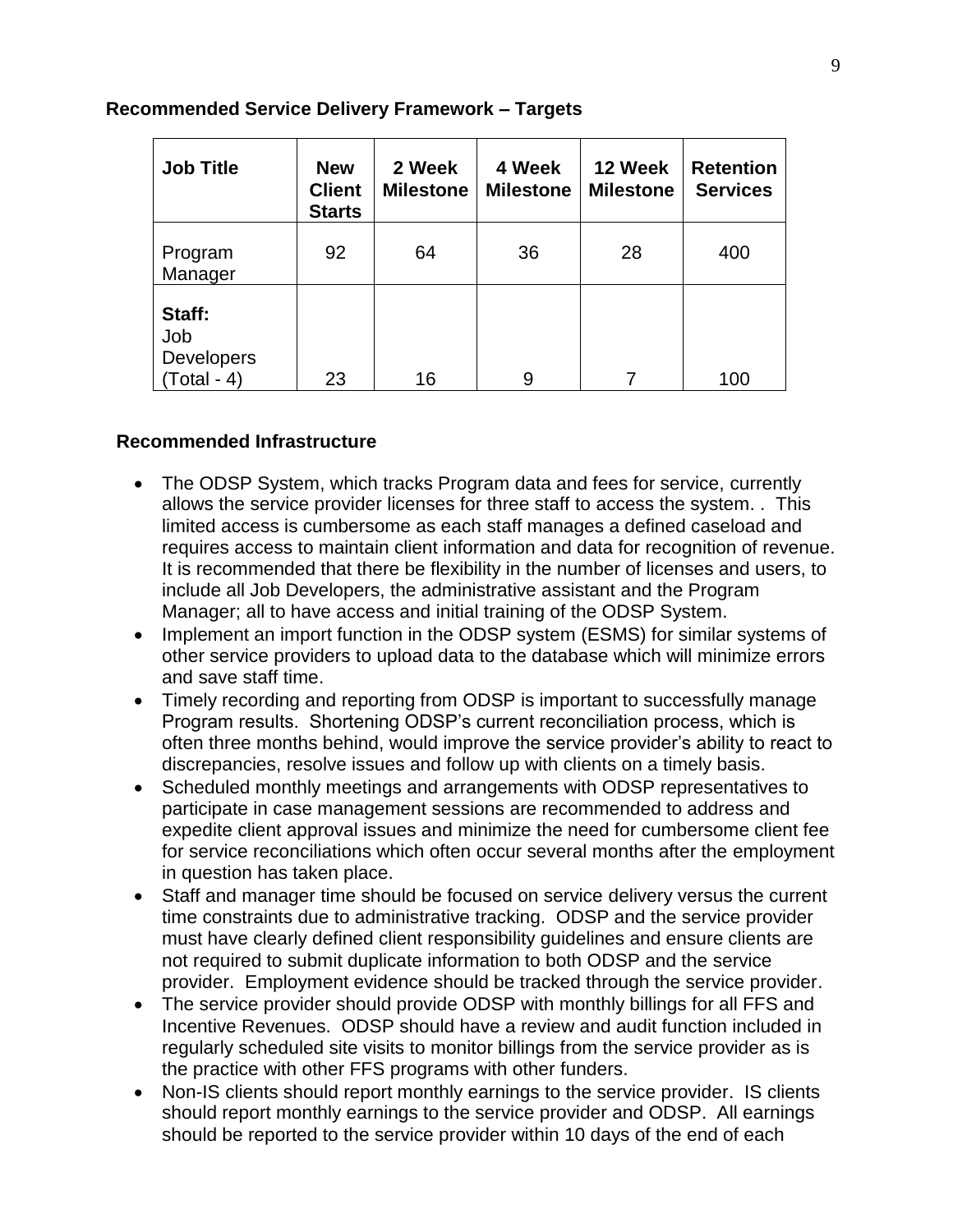month worked. A new ODSP funded incentive should be created to reward clients for timely earnings reporting. Late earning's reporting by clients is a significant issue within the Program. It is recommended that clients who reports earnings on a timely basis, for 6 consecutive months of work, be paid a \$500 incentive; the maximum incentive to any individual will be \$3,000 which represents 6 payments over 36 months of enrolment in the Program. This incentive will theoretically assist clients to fund on-going education and reduce student debt or financial barriers.

- Allow clients who were under employed in casual jobs prior to approval for ODSP Employment Services, to be considered for the recommended milestone payments when advanced employment placement or increased hours of employment are achieved. Previously, these clients were only eligible for Retention FFS revenues.
- The service provider database is a key tool to managing the Program, particularly under the current ODSP reconciliation timelines. IT support to manage and maintain this tool is integral to delivering services and tracking results. Program startup will require up to \$100,000 of incremental funding to review and support this tool and other initial costs.
- Website design and maintenance will also require one-time funding to establish new Program information for clients and employers, including on line access to request information and appointments with program staff and explore opportunities to submit client file third party verification of employment on line to facilitate the administrative requirements of milestone and retention tracking.
- Purchasing, installing, training and maintaining specialized software and hardware equipment such as JAWS and TTY which are necessary to meet customer service needs and legislative standards, are costs which should be reviewed annually.
- A full time administrative assistant is recommended to support the Program. This person would speak with clients to arrange appointments and follow up to assist with obtaining required file documentation, including work related payroll verification.

### **5. Summary**

The recommendations proposed through this Position Paper represent innovative and ideal suggestions to optimize employment services and employment success to students and recent graduates with disabilities. JobStart would be pleased to discuss and present this position to key MCSS representatives. We are convinced there is a critical need to continue the Program mandate and optimistic that services can be improved upon through implementation of some or all of our recommendations in the future.

#### **JobStart**

41 Chauncey Ave., Toronto, ON M8Z 2Z2 Tel: (416) 231-2295, Fax: (416) 253-2700, TTY: (416) 253-2726 Web: www.jobstartworks.org JobStart Executive Director: Heather Sant, Tel: (416) -253-2704, email [h.sant@jobstartworks.org](mailto:h.sant@jobstartworks.org)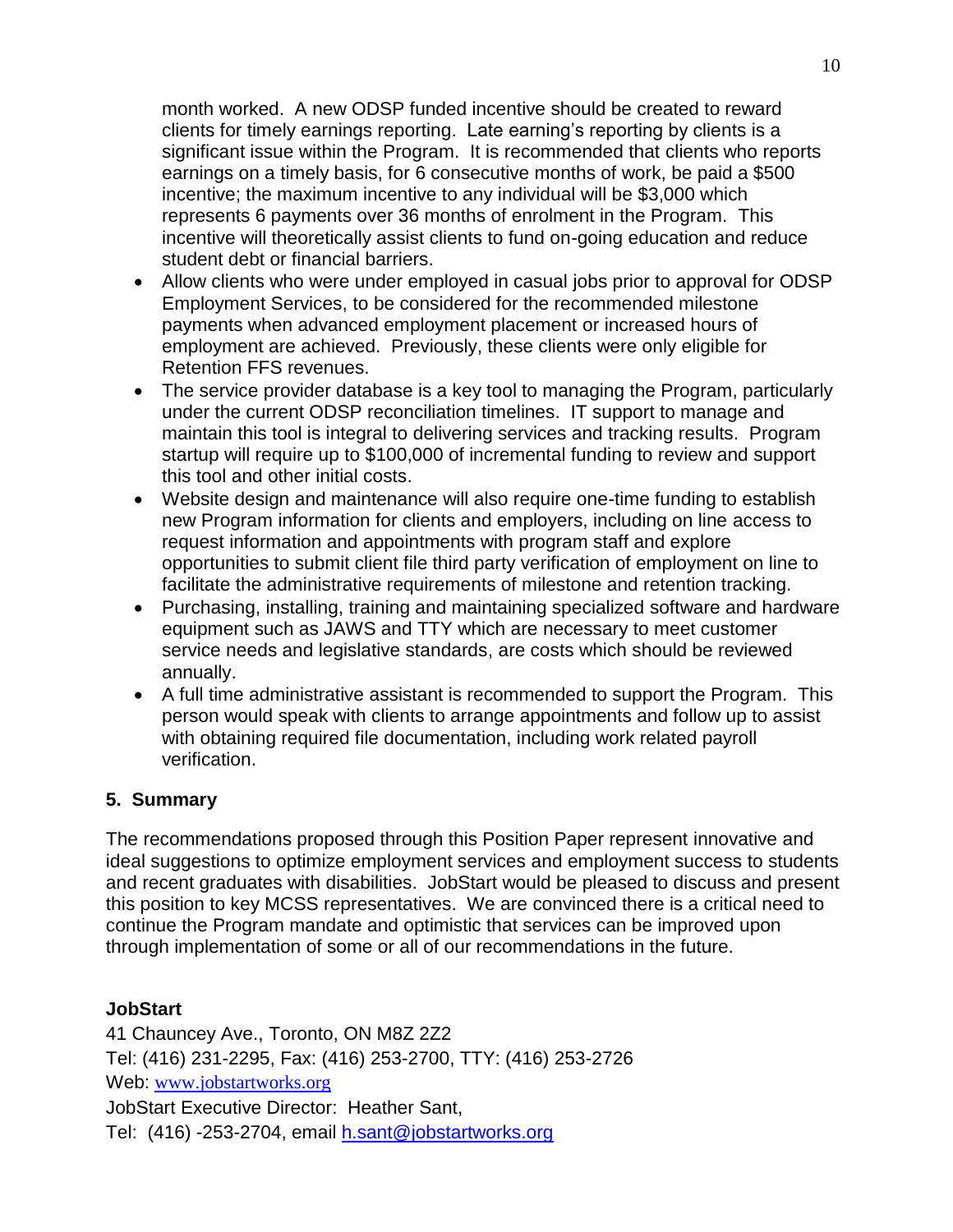### **Appendix I – Client Survey Methodology, Client Survey and Results**

## **Methodology**

- The questionnaire consisted of close-ended questions and a comment section designed to solicit the identification of barriers, needs and opportunities for changes
- Administered by JobStart staff to twenty post-secondary students with a disability who are currently accessing JobStart services
- Survey participants were chosen based on both the three most prevalent disabilities of the program students since FY 2006-07 to FY 2010-11 and the top three Toronto area post-secondary institutions where clients undertook their studies. All clients were assured that they were free to decline in taking part in the survey, and their identities would remain completely anonymous
- Client surveys were done in person at JobStart's Dufferin location or over the telephone

#### **Client Survey and Data Responses (underlined)**

Client Name:  $\Box$  (optional / yet all answers will remain confidential!)

- 1. How likely are you to recommend the Program services to someone looking for similar services as those you received? Definitely recommend – 14 Somewhat likely to recommend - 6 Definitely would not recommend – 0
- 2. I received from the Program the information or services that I require to further my employment/training goals. Yes -  $14$  Somewhat -  $6$  No -  $0$
- 3. As a Program client I feel that I have access to a wide range of job placement employment related services.
	- Yes  $\frac{9}{2}$  Somewhat  $\frac{11}{2}$  No 0
- 4. The Program regularly publishes information about clients who have been successful in employment from using our services. These success stories and testimonials are used for marketing/promotional purposes and may demonstrate our commitment to continuous improvement and support our relationships with the agencies that fund our work in the community. Are you interested in sharing your success story with us? Yes -  $5$  No -  $15$
- 5. Did you access Career Services at your respective post-secondary institution? Yes - 14 No - 6

If YES, what did you access them for? (I.e. resume/cover letter help, job search workshops and placement services catered to students with disabilities)

Resumes and cover letters -  $3$  All services -  $2$  Placement services -  $2$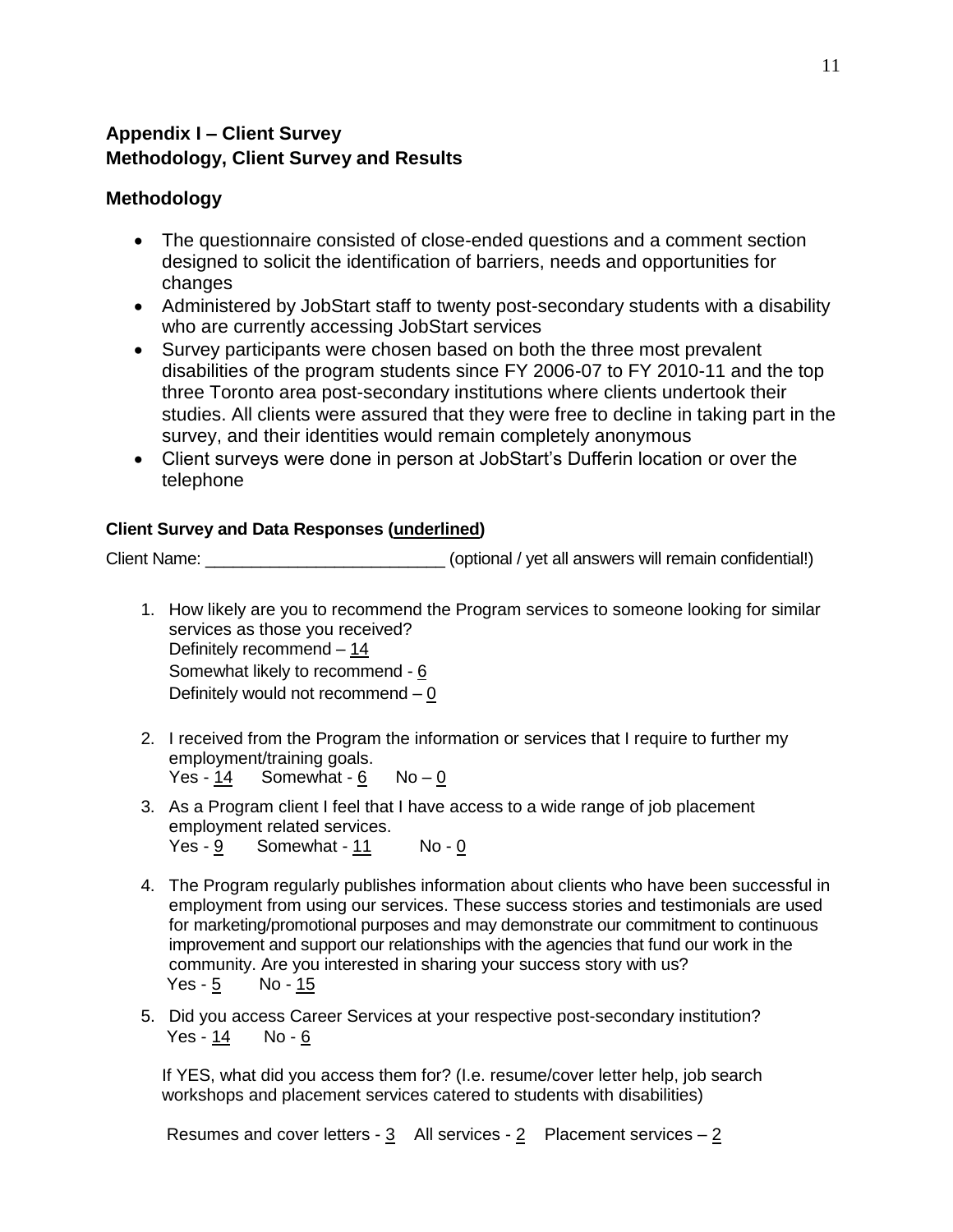- 6. How would you rate the employment related services at your campus? Excellent -  $3$  Satisfactory -  $14$  Poor -  $2$  No answer -  $1$
- 7. Did you access your Counseling and Disability Service Centre? Yes -13 No - 7

If YES, did they provide you employment related advice and how would you rate it?

Excellent - 3 Satisfactory - 9 Poor - 7

- 8. Did your campus give you information regarding the accommodations and assistance that employers are required and/or able to provide to you in the workplace? Yes -  $5$  No -  $15$
- 9. Prior to the Program, were you ever provided the information regarding the benefits and risks of disclosing your disability to an employer? Yes -  $\frac{4}{5}$  No -  $\frac{16}{5}$

If so, who provided you this information/what source? Workplace contact - 1 Career counsellor - 1 Disabilities office - 2

10. During your post-secondary schooling and prior to accessing the Program did you obtain part or full time employment? Yes –  $11$  No –  $8$  No Answer -  $1$ 

If Yes – what was/is the duration? More than 3 years -  $2 \t1$  to 3 years -  $6$  less than a year -  $3$ 

11. If you did obtain employment, were you ever provided advice regarding how to maintain, thrive, or advance in your job? Yes -  $1$  No  $-9$  No answer -  $10$ 

If Yes, who provided you the support? At workplace - 1

12. Have you ever had professional assistance developing a cover letter or resume? Yes - 5 No - 15

If Yes, by whom and when (year)? Various sources and years, i.e. university, high school, service provider, friend, family relative

- 13. Have you ever participated in a career directions inventory to help identify your career related Knowledge Skills and Abilities? Yes -  $0$  No  $-19$  No answer - 1
- 14. At this moment how confident you feel undertaking a job search independently (meaning without assistance of an employment professional?

Very confident - 4 Somewhat confident – 16 Not at all confident - 0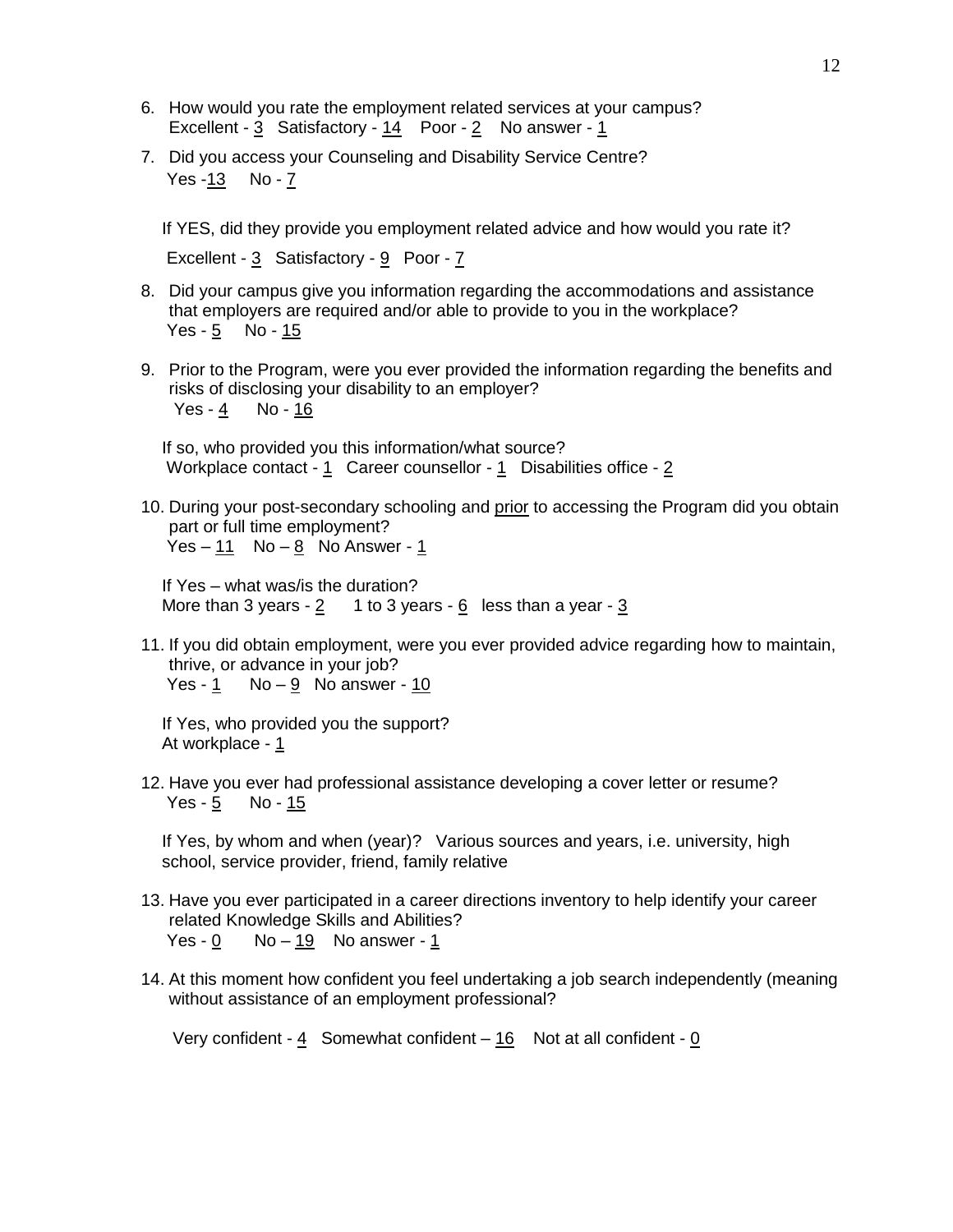### **Appendix II Staff Activity Based Tracking**

#### **Methodology**

An Activity Based Tracking Sheet was designed for staff to document the amount of time frontline Program staff undertook in employment activities for a variety of students with a disability. The tracking sheet outlines the time spent with clients across core program components such as the development and refinement of resume and cover letters, educating clients on the types of positions most appropriate for them, coaching clients regarding interview skills, and preparing them on how to conduct an effective job search.

### **Tracking Tool and Results-Summary Hours Worked**

| <b>Client Tracking Form by Main Activities</b>                                                                                                                                                 |                                                                                                                                                       |                                                                                                                                                                                                                                                                                                                                                                                                                                                |                                                                    |  |  |  |
|------------------------------------------------------------------------------------------------------------------------------------------------------------------------------------------------|-------------------------------------------------------------------------------------------------------------------------------------------------------|------------------------------------------------------------------------------------------------------------------------------------------------------------------------------------------------------------------------------------------------------------------------------------------------------------------------------------------------------------------------------------------------------------------------------------------------|--------------------------------------------------------------------|--|--|--|
| Include a summary of key items and barriers (Income Support/non-IS, education, age, gender, work<br><b>Client profile</b><br>history, disability, additional barriers beyond disability, etc.) |                                                                                                                                                       |                                                                                                                                                                                                                                                                                                                                                                                                                                                |                                                                    |  |  |  |
| #                                                                                                                                                                                              | <b>Process</b>                                                                                                                                        | Considerations to keep in mind. This is not exhaustive                                                                                                                                                                                                                                                                                                                                                                                         | Total time spent on<br>these activities from<br>Aug. 29 to Oct 30, |  |  |  |
| 1                                                                                                                                                                                              | <b>Client</b> intake                                                                                                                                  | Depending on the client; we can either have the first meeting and fill in the application for<br>ODSP Employment Supports or if the client is referred by ODSP, do the intake for the<br>Entry Point program; The time of Employment Support application approval varies from 0<br>(the referral being received by fax from ODSP caseworker) and up to 3 months (including<br>numerous calls and escalating the issue to the managerial level) | 3-6 hours across<br>clients                                        |  |  |  |
| $\overline{c}$                                                                                                                                                                                 | <b>Resume / Cover letter/Job</b><br>preparation                                                                                                       | Clients widely vary regarding their ability to create a resume; some clients don't know<br>how to use a computer, have no email account and no resume. They may be scheduled for<br>Employment Ontario pre employment preparation workshops and/or get one-on-one<br>sessions; for interview skills, clients receive coaching, mock interview questions and have<br>one-on-one sessions to help them prepare for a real interview.             | Highly variable: 6-25<br>hours, across clients                     |  |  |  |
| 3                                                                                                                                                                                              | <b>Job Development/Contacting</b><br>employers by email, phone; visit<br>to potential employers/arranging<br>informational job specific<br>interviews | Includes cold calling and outreach to employers, establishing relationships with diversity<br>recruiters from large organizations, meeting employers at career fairs, conferences,<br>workshops, marketing candidates, sending job leads, arranging interviews, follow up with<br>employers.                                                                                                                                                   | Highly variable: 2.5-20<br>hours, across clients                   |  |  |  |
| 4                                                                                                                                                                                              | Follow up with clients/employers                                                                                                                      | Check with employers/candidates, determine suitability for the particular position, collect<br>employers feedback on candidates referred to them                                                                                                                                                                                                                                                                                               | Highly variable: 3-30<br>hours, across clients                     |  |  |  |
| 5                                                                                                                                                                                              | Activities undertaken to support<br>people in their job                                                                                               | Assisting clients and employers when a client is placed in a work environment.                                                                                                                                                                                                                                                                                                                                                                 | 4-15 hours, across<br>clients                                      |  |  |  |
| 6                                                                                                                                                                                              | <b>Reporting</b>                                                                                                                                      | Client specific information entered in the EP database (intake info, casenotes, exceptional<br>supports, work history, etc)                                                                                                                                                                                                                                                                                                                    | 1-5 hours, across<br>clients                                       |  |  |  |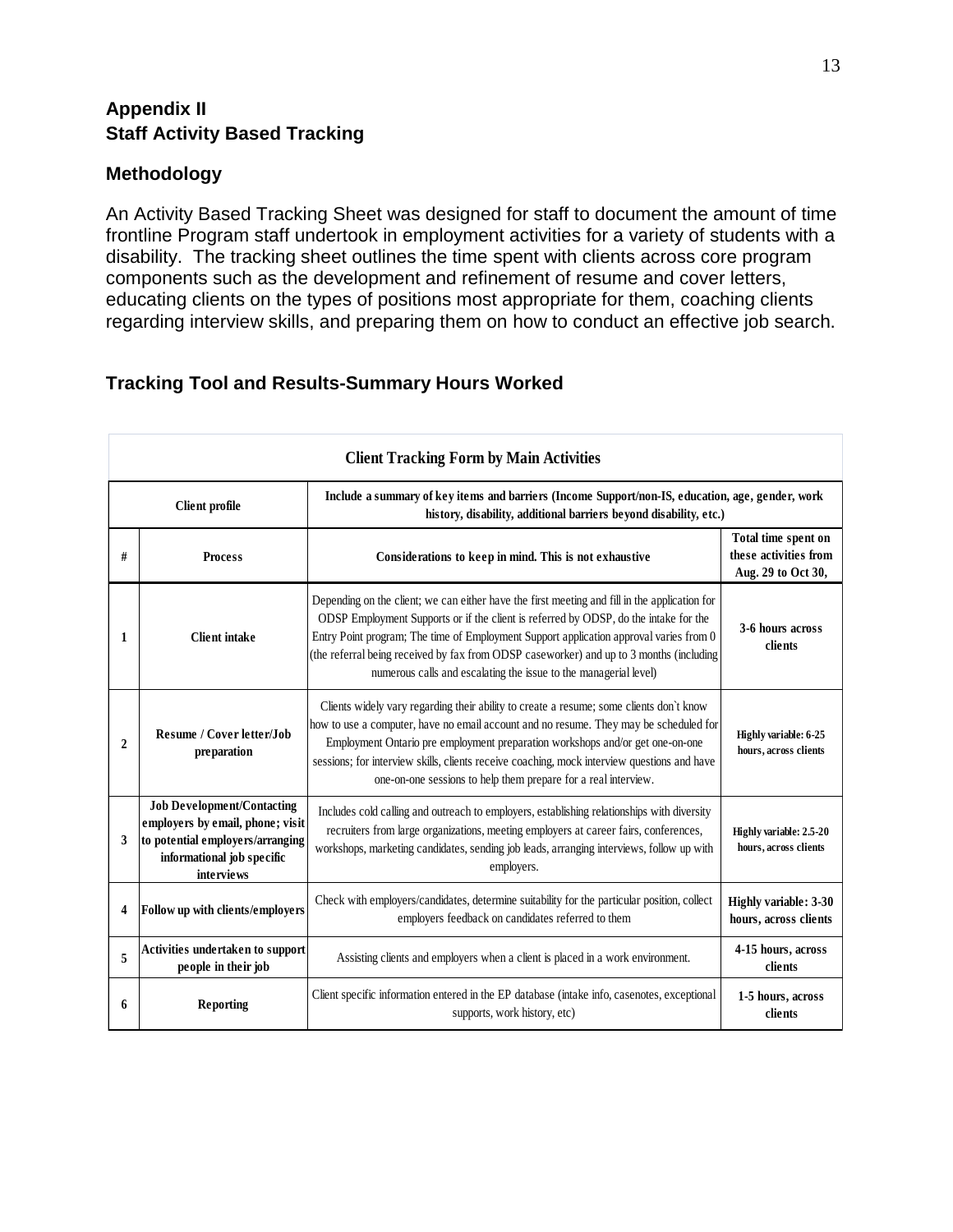## **Appendix III Pro Forma Program Income Statement**

|                                               | Pro<br>Forma<br><b>Budget</b> |       |
|-----------------------------------------------|-------------------------------|-------|
|                                               | \$                            | Units |
| <b>INCOME</b>                                 |                               |       |
| New Client Approvals                          | 0                             | 92    |
| 2 weeks @ \$3,000                             | 192,000                       | 64    |
| 4 weeks @ \$2,000                             | 72,000                        | 36    |
| 12 weeks @ \$7,000                            | 196,000                       | 28    |
| Retention @ \$300                             | 120,000                       | 400   |
| <b>ODSP Fee for Service Funding</b>           | 580,000                       |       |
|                                               |                               |       |
| <b>ODSP - Fee for Service</b>                 | 580,000                       |       |
| <b>ODSP</b> - Training Incentives/Work Trials | 13,200                        |       |
| <b>ODSP</b> - Reporting Incentive             | 26,000                        |       |
| <b>ODSP - Exceptional Support</b>             | 10,000                        |       |
| <b>Total Income</b>                           | 629,200                       |       |
|                                               |                               |       |
| <b>EXPENSES</b>                               |                               |       |
| <b>Total Salaries and Benefits</b>            | 414,658                       |       |
| <b>Placement Subsidies and Incentives</b>     | 39,200                        |       |
| <b>Total Salaries, Benefits and Subsidies</b> | 453,858                       |       |
|                                               |                               |       |
| <b>Total Operating Expenses</b>               | 175,342                       |       |
|                                               |                               |       |
| <b>Total Expenses</b>                         | 629,200                       |       |
|                                               |                               |       |
| <b>SURPLUS (DEFICIT)</b>                      | (0)                           |       |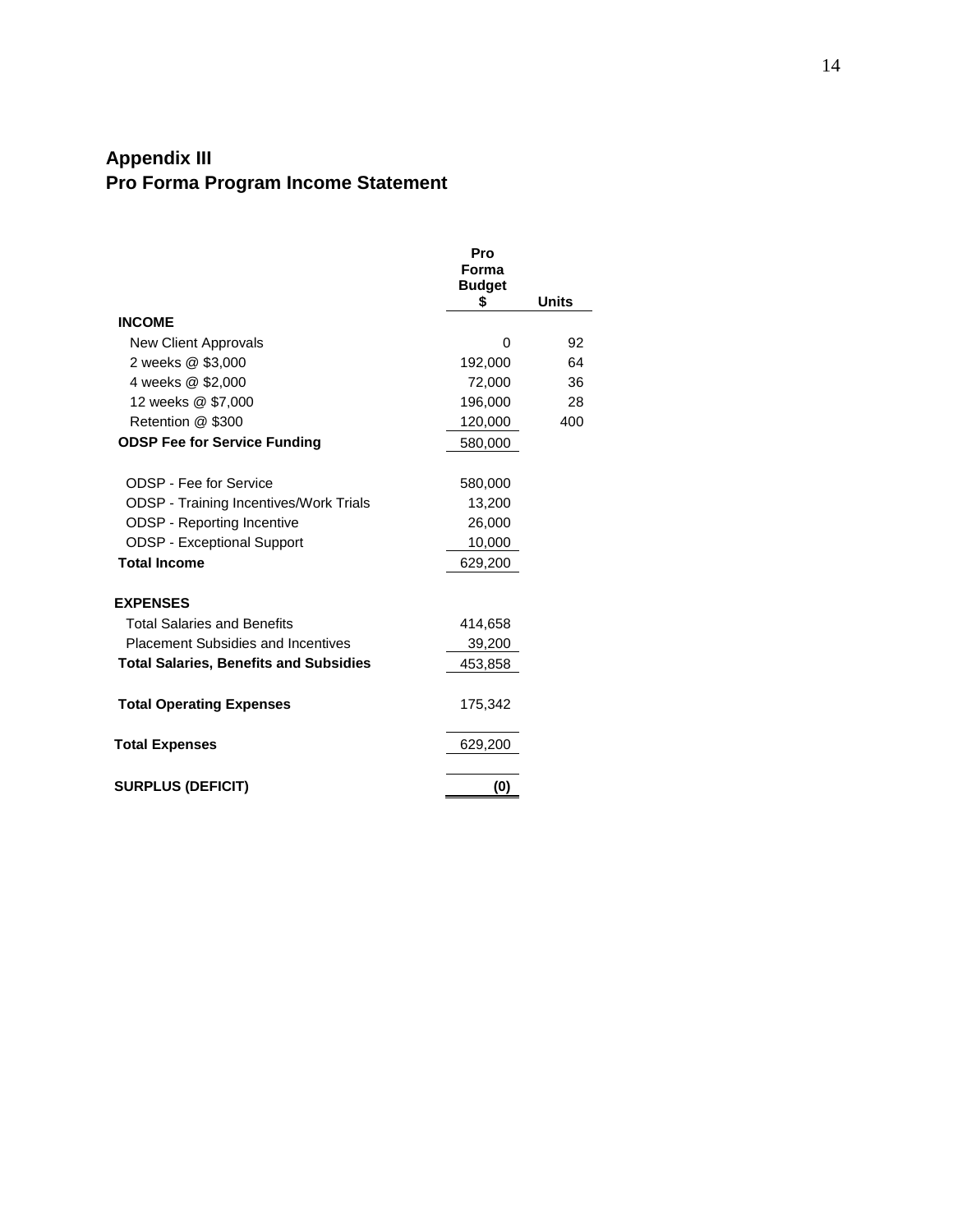**Figure 1 Level of Education of Program Clients FY 2007 - FY 2011**

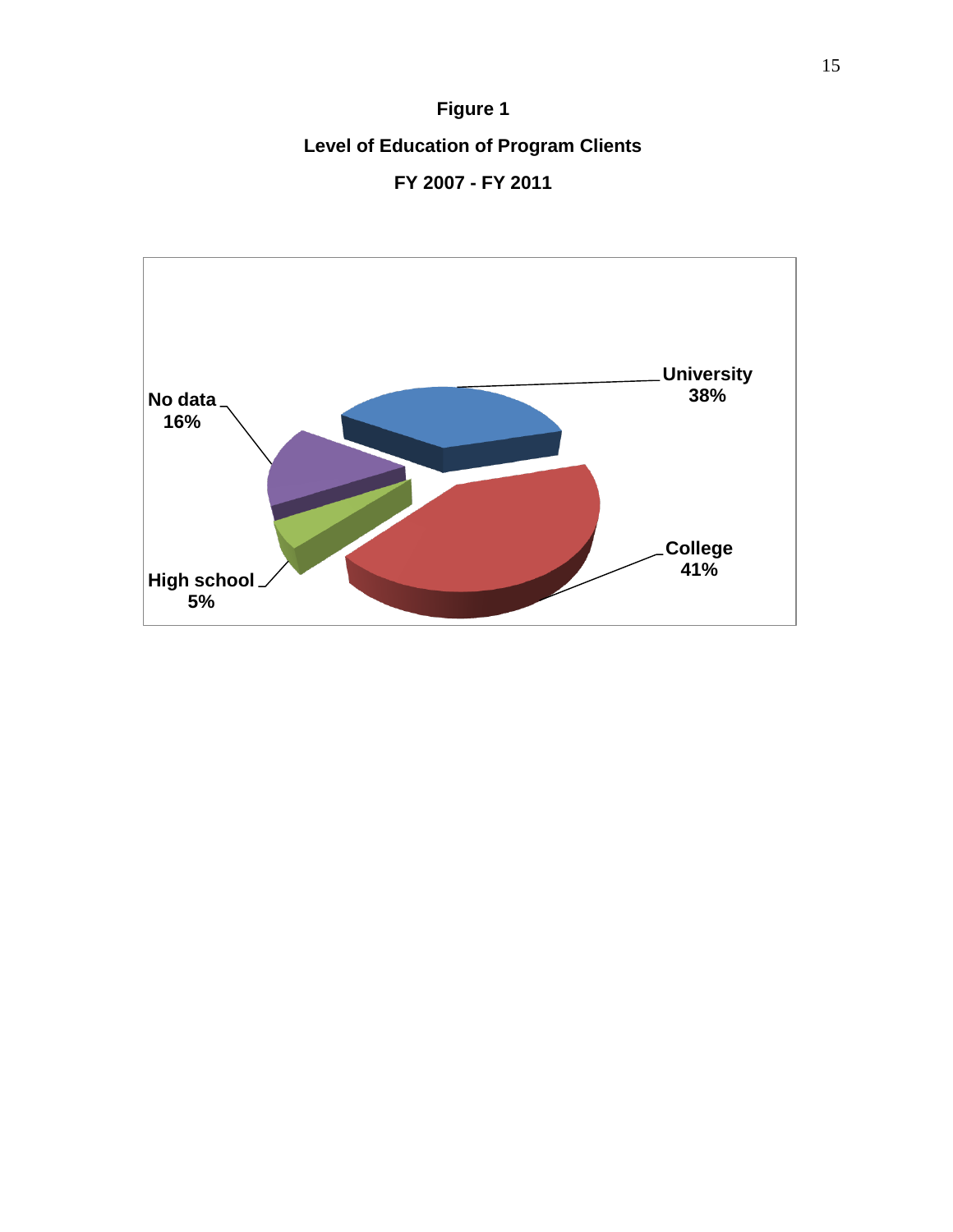## **Total Percentage of Income Support vs. non-Income Support Clients**



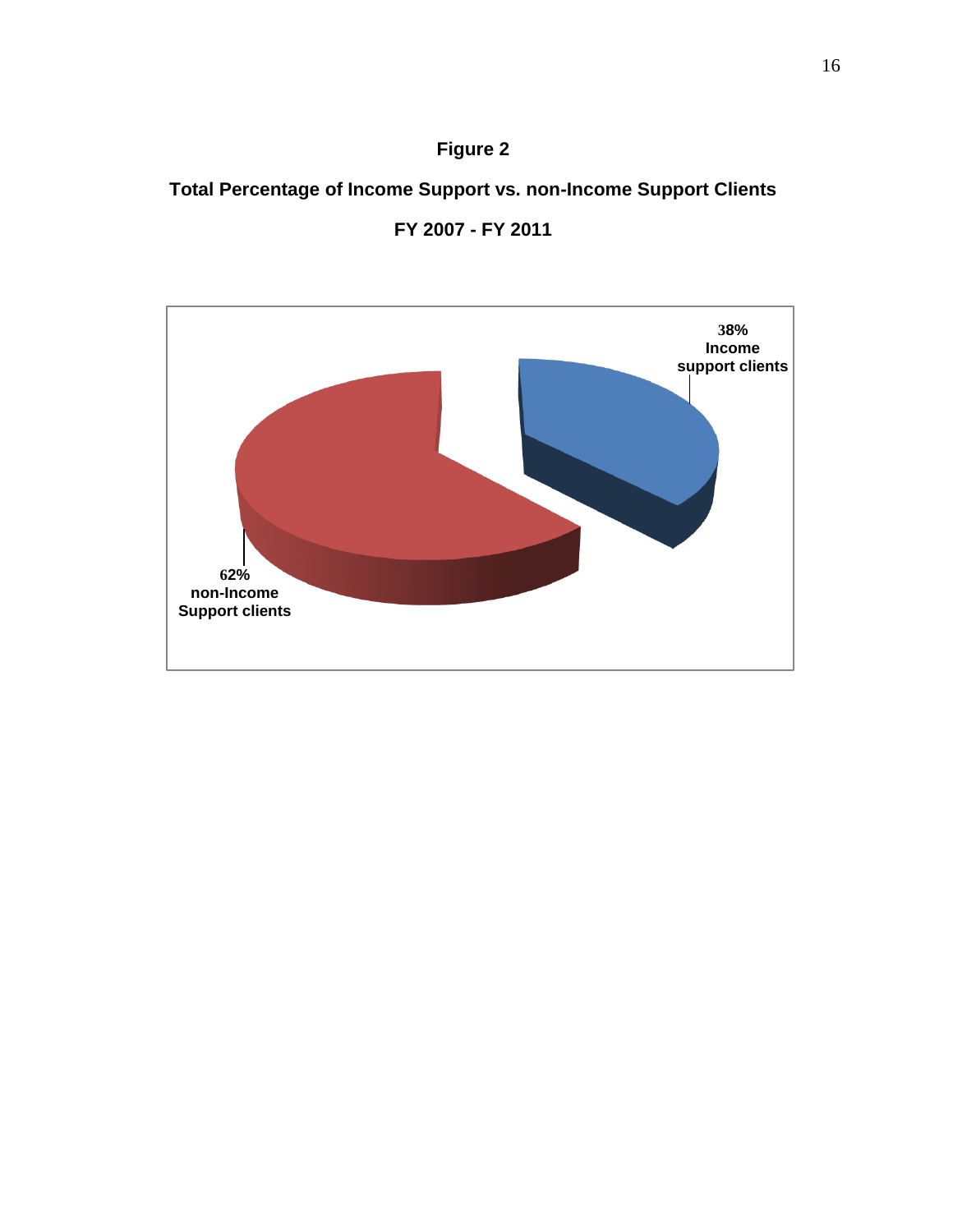# **Figure 3 Primary Disability Type Served by the Program FY 2007 - FY 2011**

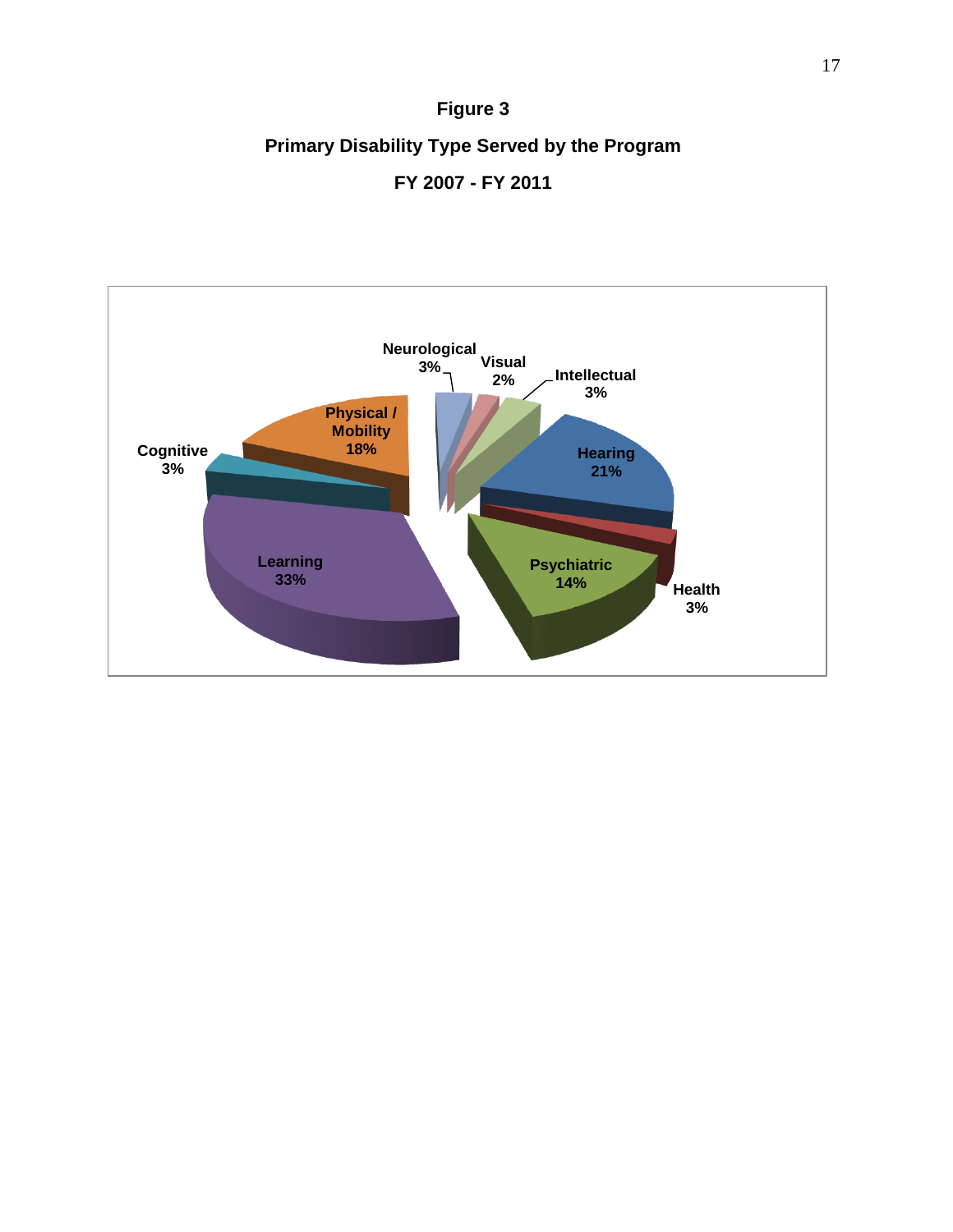# **Figure 4 Percentage of Clients Working Greater than 1 Job to Achieve The 13 Week Milestone FY 2007 - FY 2011**

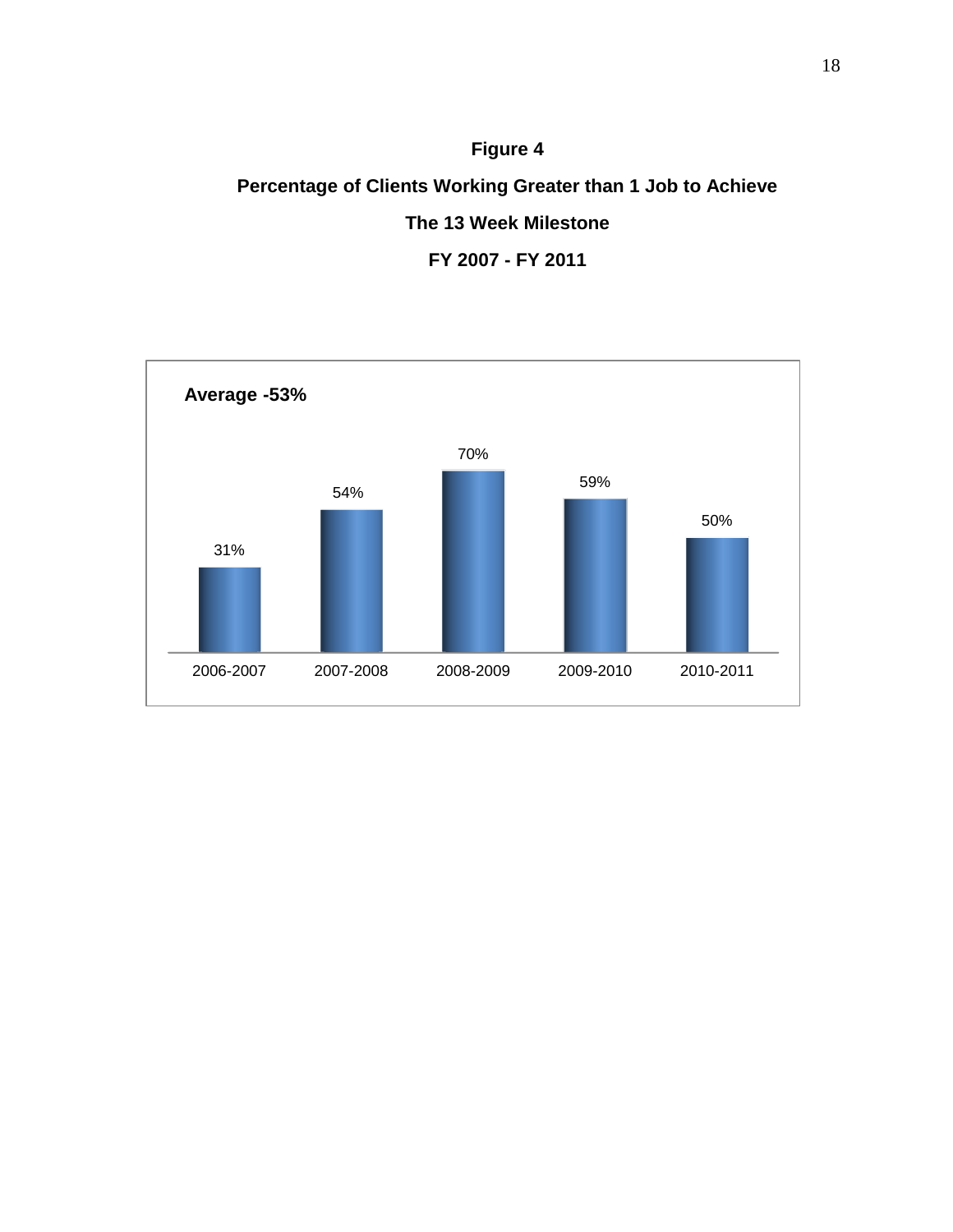## **Number of Jobs Required for All clients to Reach the 13 Week Milestone**

| <b>Fiscal</b><br>Year | <b>Client</b><br><b>Type</b> | Total # of<br>clients<br>who<br>reached 13 |                 | Number of jobs to reach 13 weeks |                |                | Total of 2+<br>jobs     | $%$ of<br>clients in<br>need of 2+<br>jobs to hit<br>13 weeks |
|-----------------------|------------------------------|--------------------------------------------|-----------------|----------------------------------|----------------|----------------|-------------------------|---------------------------------------------------------------|
|                       |                              | weeks                                      | 1               | $\mathbf 2$                      | $\mathbf{3}$   | >3             |                         |                                                               |
| 2010-<br>2011         | <b>IS</b>                    | 12                                         | $6\phantom{1}6$ | 5                                | $\mathbf{1}$   | $\mathbf 0$    | $\,6$                   | 50%                                                           |
| $2010 -$<br>2011      | Non-IS                       | 17                                         | 10              | 5                                | 1              | 1              | $\overline{7}$          | 41%                                                           |
| <b>Total</b>          |                              | 29                                         | 16              | 10                               | $\mathbf{2}$   | $\mathbf{1}$   | 13                      | 45%                                                           |
| 2009-<br>2010         | <b>IS</b>                    | 11                                         | $\overline{4}$  | $\overline{2}$                   | 3              | $\overline{2}$ | $\overline{7}$          | 64%                                                           |
| 2009-<br>2010         | Non-IS                       | 34                                         | 14              | 12                               | $\overline{4}$ | 4              | 20                      | 59%                                                           |
| <b>Total</b>          |                              | 45                                         | 18              | 14                               | $\overline{7}$ | 6              | 27                      | 60%                                                           |
| 2008-<br>2009         | <b>IS</b>                    | 21                                         | $\overline{7}$  | $\overline{7}$                   | 5              | $\overline{2}$ | 14                      | 67%                                                           |
| 2008-<br>2009         | Non-IS                       | 27                                         | $\overline{7}$  | 11                               | 6              | 3              | 20                      | 74%                                                           |
| <b>Total</b>          |                              | 48                                         | 14              | 18                               | 11             | 5              | 34                      | 71%                                                           |
| 2007-<br>2008         | <b>IS</b>                    | 15                                         | 8               | $\overline{2}$                   | $\overline{4}$ | 1              | $\overline{7}$          | 47%                                                           |
| 2007-<br>2008         | Non-IS                       | 28                                         | 11              | 9                                | 3              | 5              | 17                      | 61%                                                           |
| <b>Total</b>          |                              | 43                                         | 19              | 11                               | $\overline{7}$ | 6              | 24                      | 56%                                                           |
| 2006-<br>2007         | IS                           | 10                                         | $\,6$           | 3                                | $\mathbf{1}$   | $\pmb{0}$      | $\overline{\mathbf{4}}$ | 40%                                                           |
| 2006-<br>2007         | Non-IS                       | 26                                         | 18              | 6                                | $\mathbf{1}$   | 1              | $\bf 8$                 | 31%                                                           |
| <b>Total</b>          |                              | 36                                         | 24              | $\boldsymbol{9}$                 | $\mathbf 2$    | $\mathbf{1}$   | 12                      | 33%                                                           |
| <b>Grand Total</b>    |                              | 201                                        | 91              | 62                               | 29             | 19             | 110                     | 55%                                                           |

**FY 2007 - FY 2011**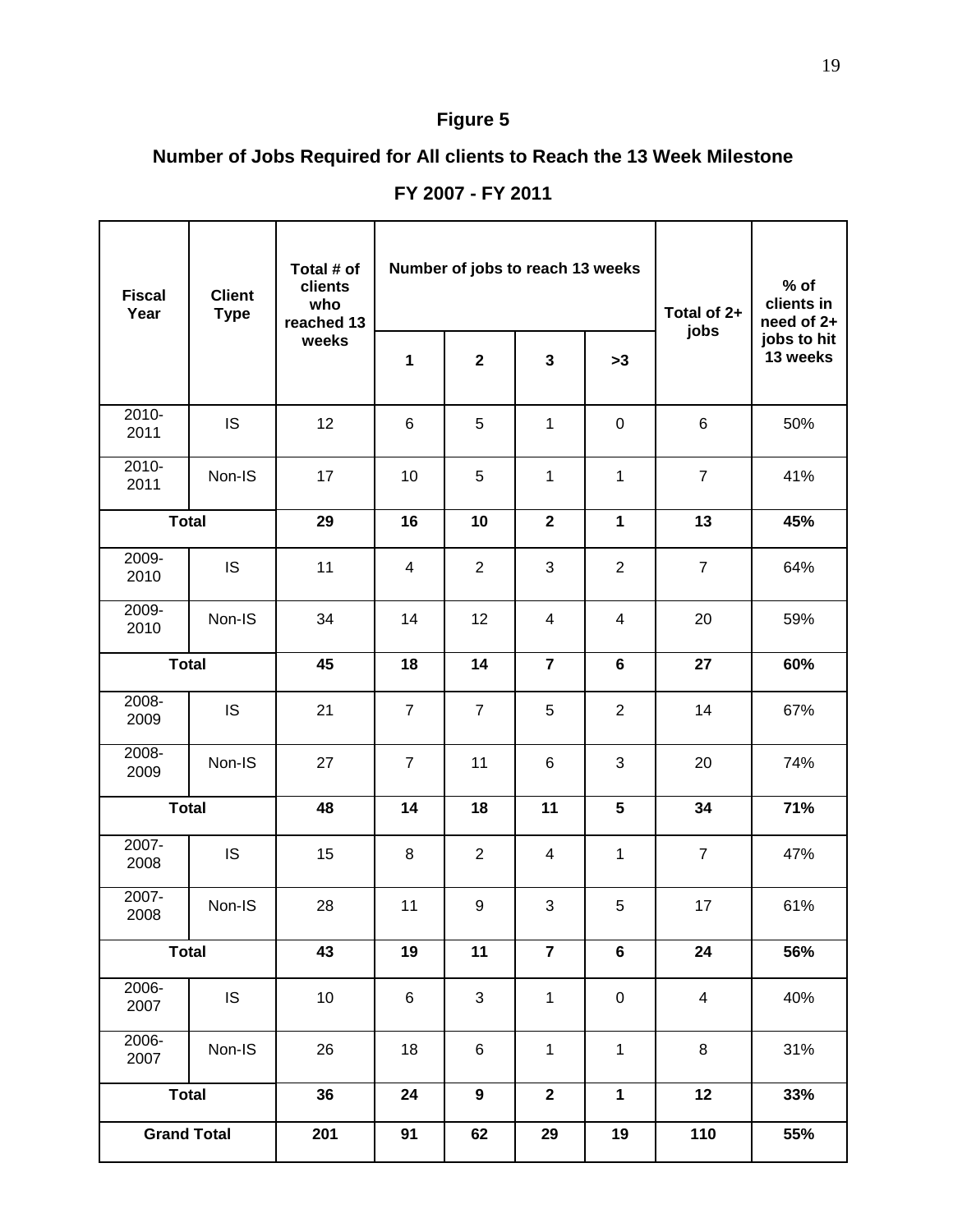# **Percentage of all Clients Who Required Greater than 7 Months to Achieve the 13 Week Placement Milestone**



**FY 2007 - FY 2011**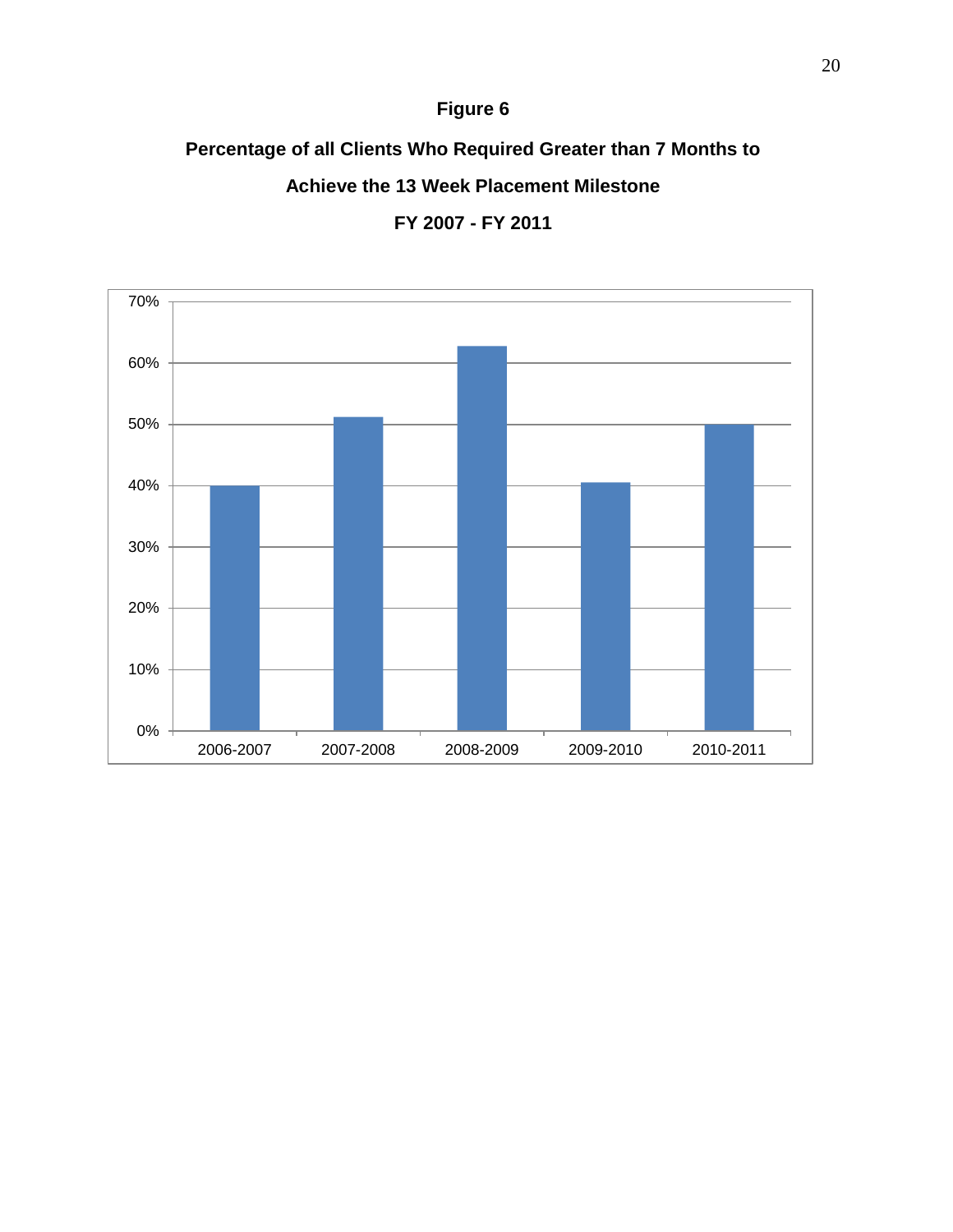#### **Percentage of all Clients Who Did Not Reach the 13 week Benchmark After Starting a Placement Specified by Level of Education**



**FY 2007 - FY 2011**